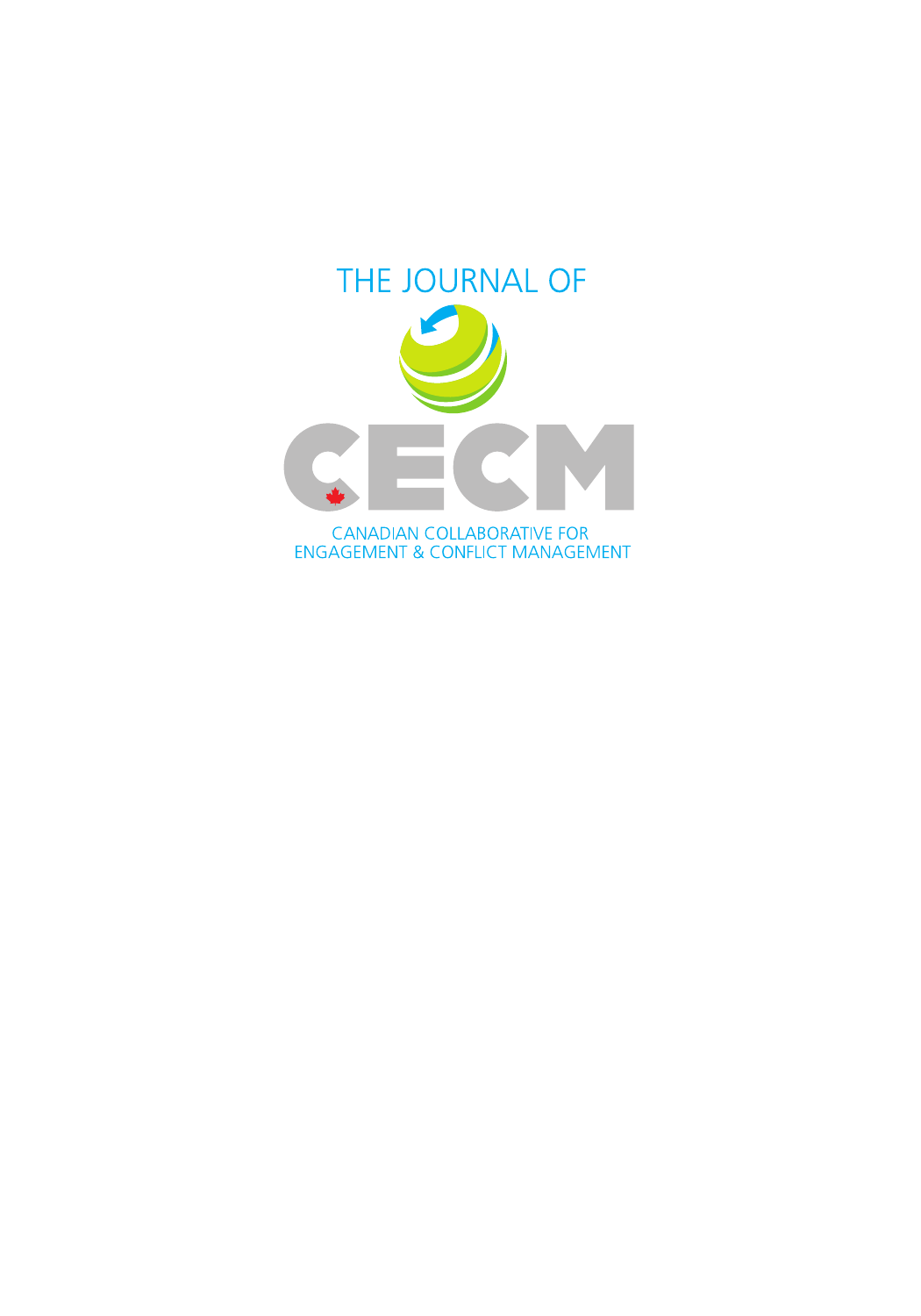Volume 2 (August 2021 – July 2022)

# **FROM RETRIBUTION TO RESTORATION: EMOTIONALLY INTELLIGENT APPROACHES TO THE LAW**

Vanessa Slater Q.Med, LL.M. (C)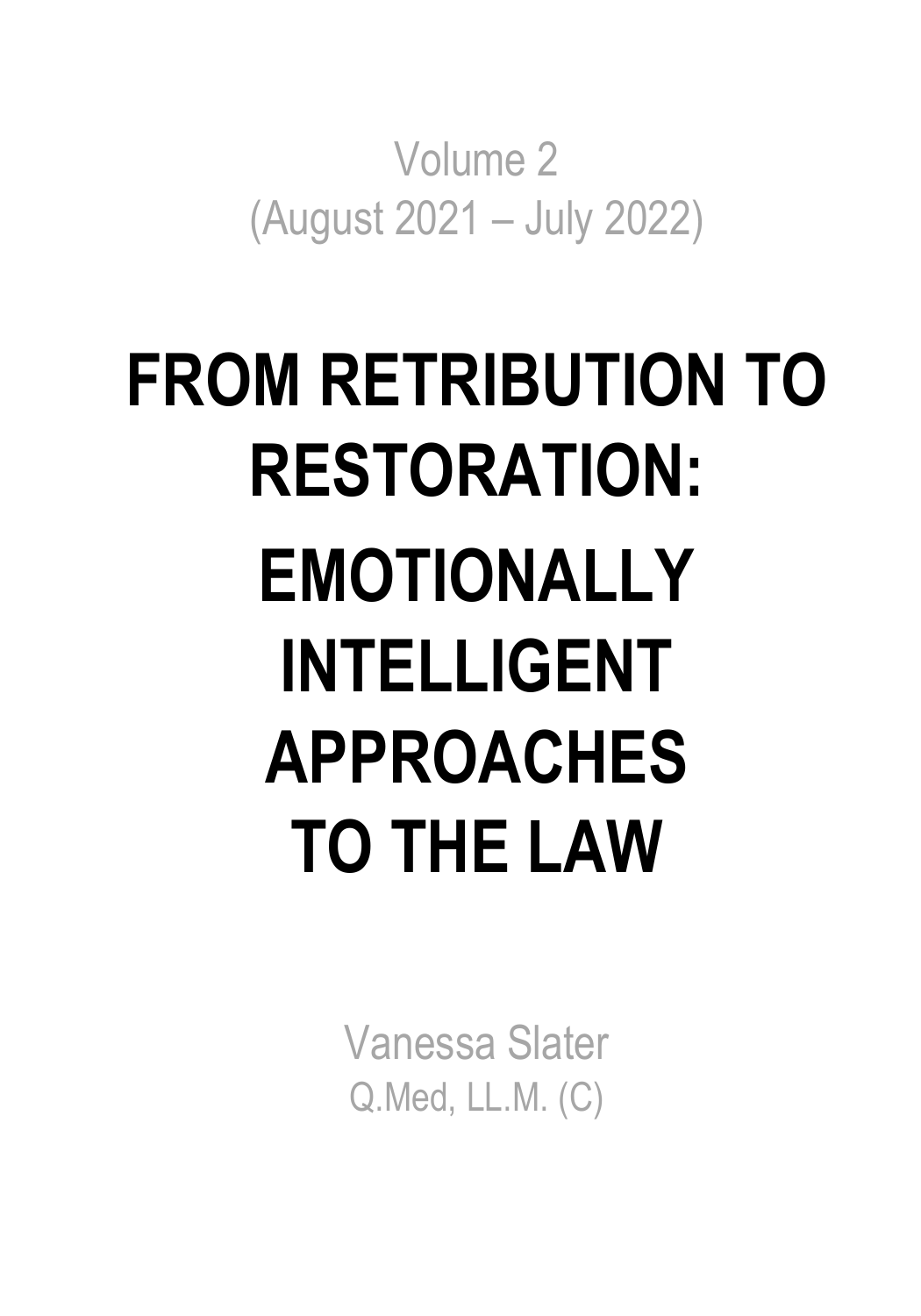Volume 2: 2021-2022

Shadow of the Law Publications

Copyright © 2021 by Canadian Collaborative for Engagement & Conflict Management Inc.

Volume Two

All rights reserved, including surrounding reproduction in whole or in part and in any form whatsoever.

Made in Canada

#### ISBN 978-0-9958842-6-7 (ebook)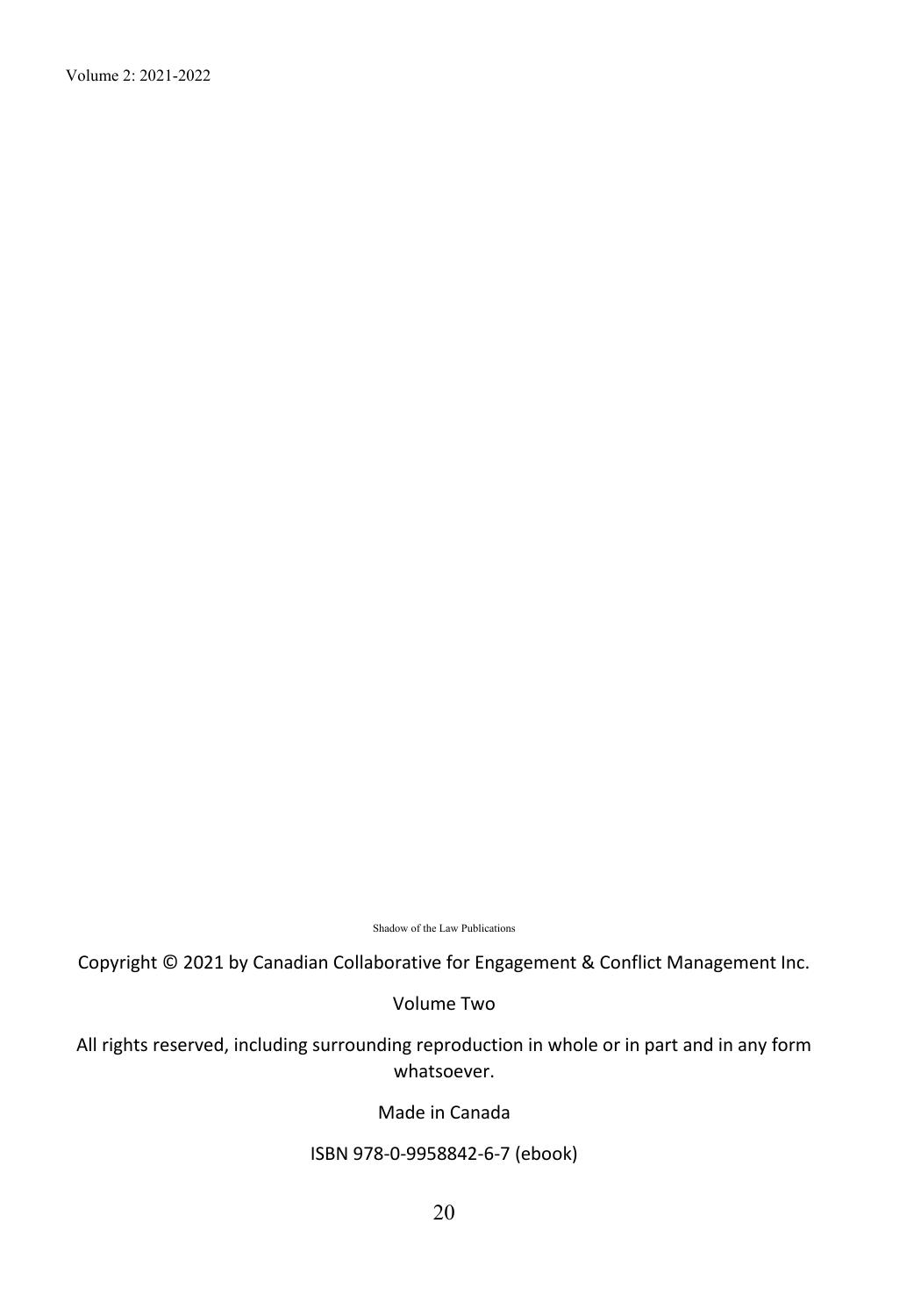# **Contents**

| WHO IS AFFECTED BY TRAUMA WITHIN THE LEGAL SYSTEM? 25 |  |
|-------------------------------------------------------|--|
|                                                       |  |
|                                                       |  |
|                                                       |  |
|                                                       |  |
|                                                       |  |
|                                                       |  |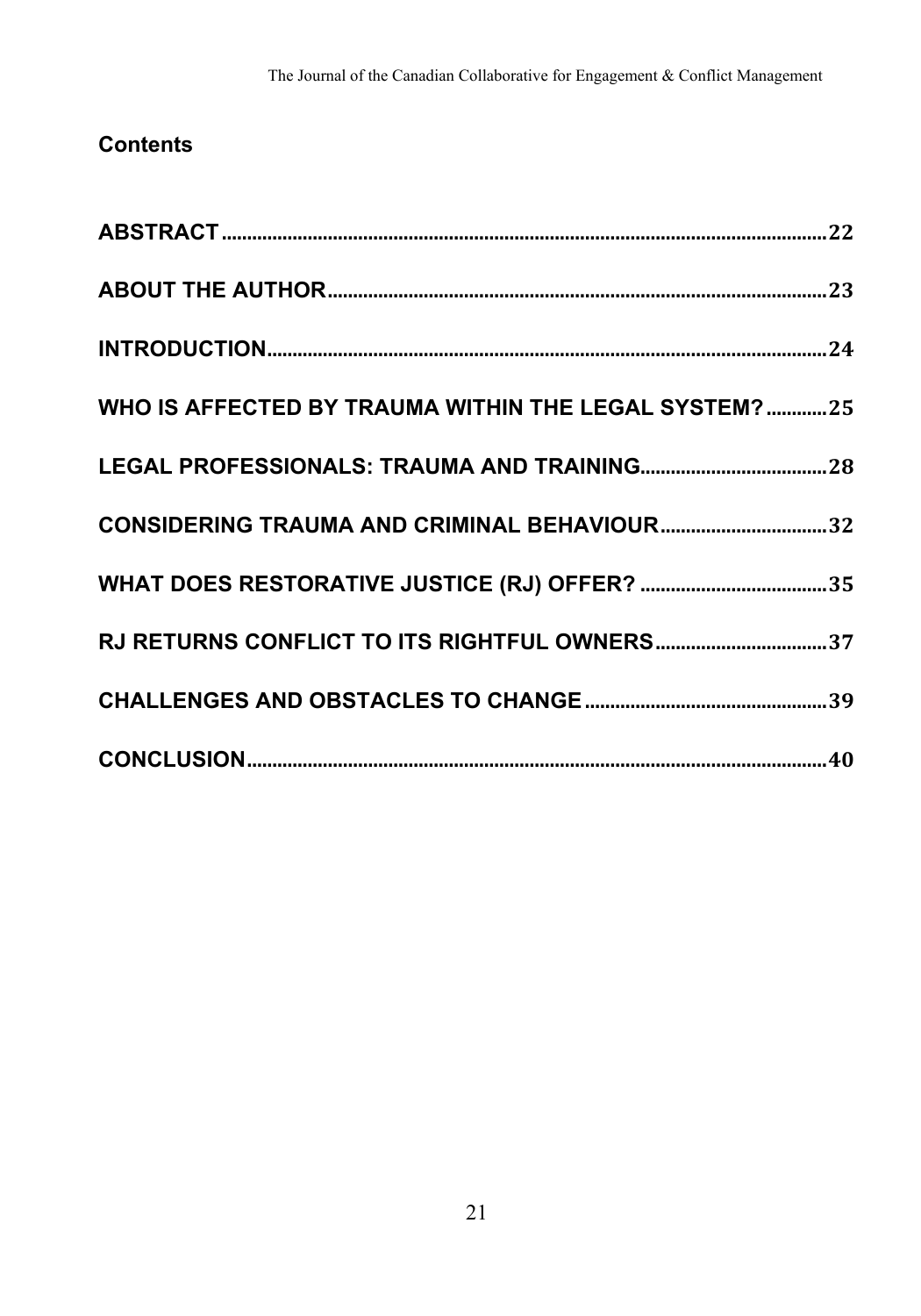Volume 2: 2021-2022

# **ABSTRACT**

The retributive focus of the colonial legal system results in much trauma, particularly with respect to criminal justice. The enlightenment that comes with becoming trauma-informed can assist lawyers, decision makers and others involved in addressing conflict to overcome deep-rooted systemic hurdles. Viewing conflict through a relational lens which embraces principles of restorative justice supports relinquishing control over the achievement of "justice" and instead focusing on restoration. This paper considers the relevancy, advantages and challenges of shifting Canada's criminal justice system toward emotionally intelligent approaches.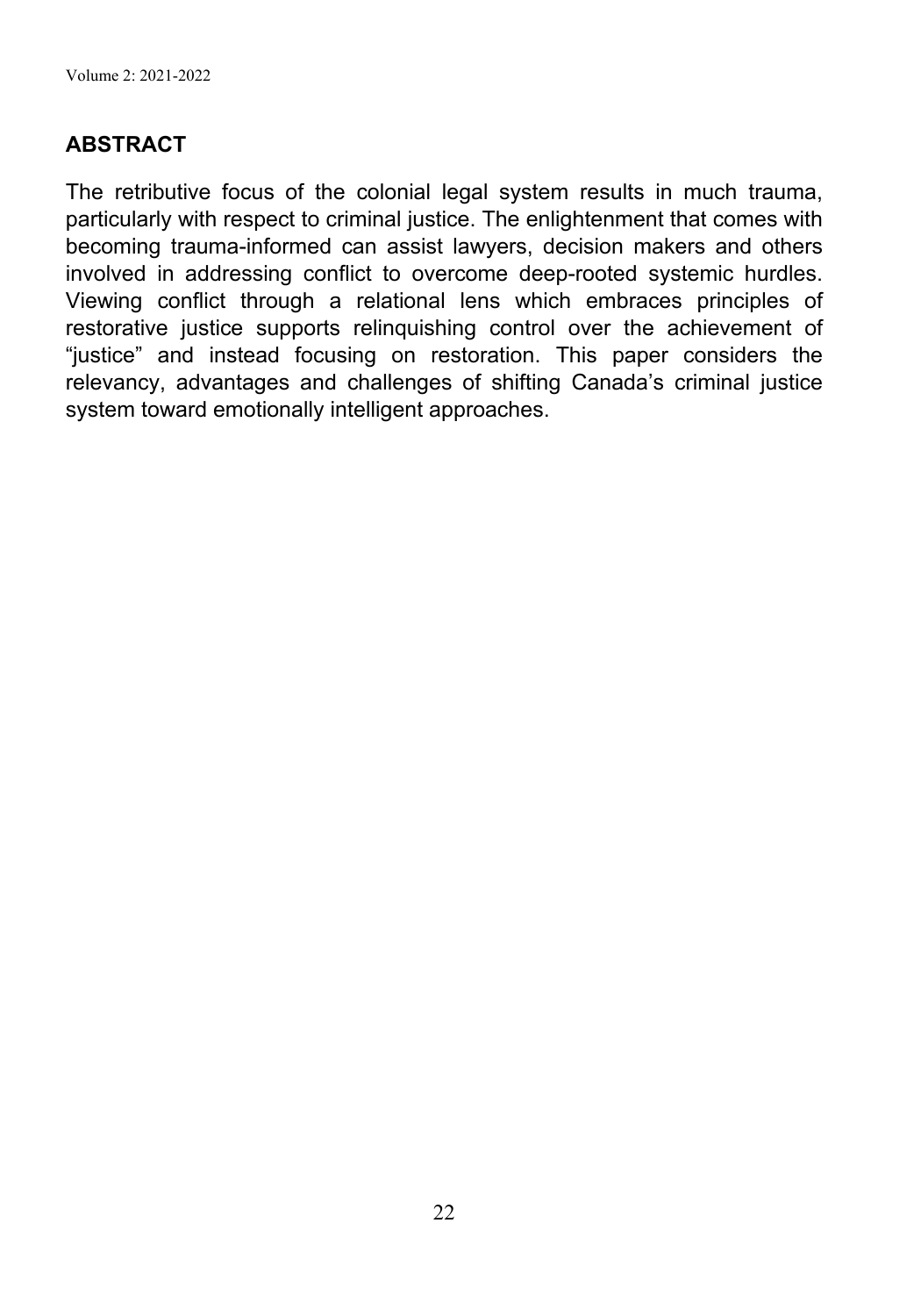# **ABOUT THE AUTHOR**

After over two decades of providing system navigation in the non-profit sector for a diverse range of populations, Vanessa Slater became a mediator and restorative justice practitioner. As an ally and passionate advocate for access to justice issues, Vanessa continues to seek creative solutions for inclusion and conflict. She completed her certificate in Restorative Justice at Simon Fraser University and is currently completing a Masters of Laws, specializing in dispute resolution at York/Osgoode Hall PD. When she's not in her pottery studio, you can find Vanessa in the Durham Forest with her dog.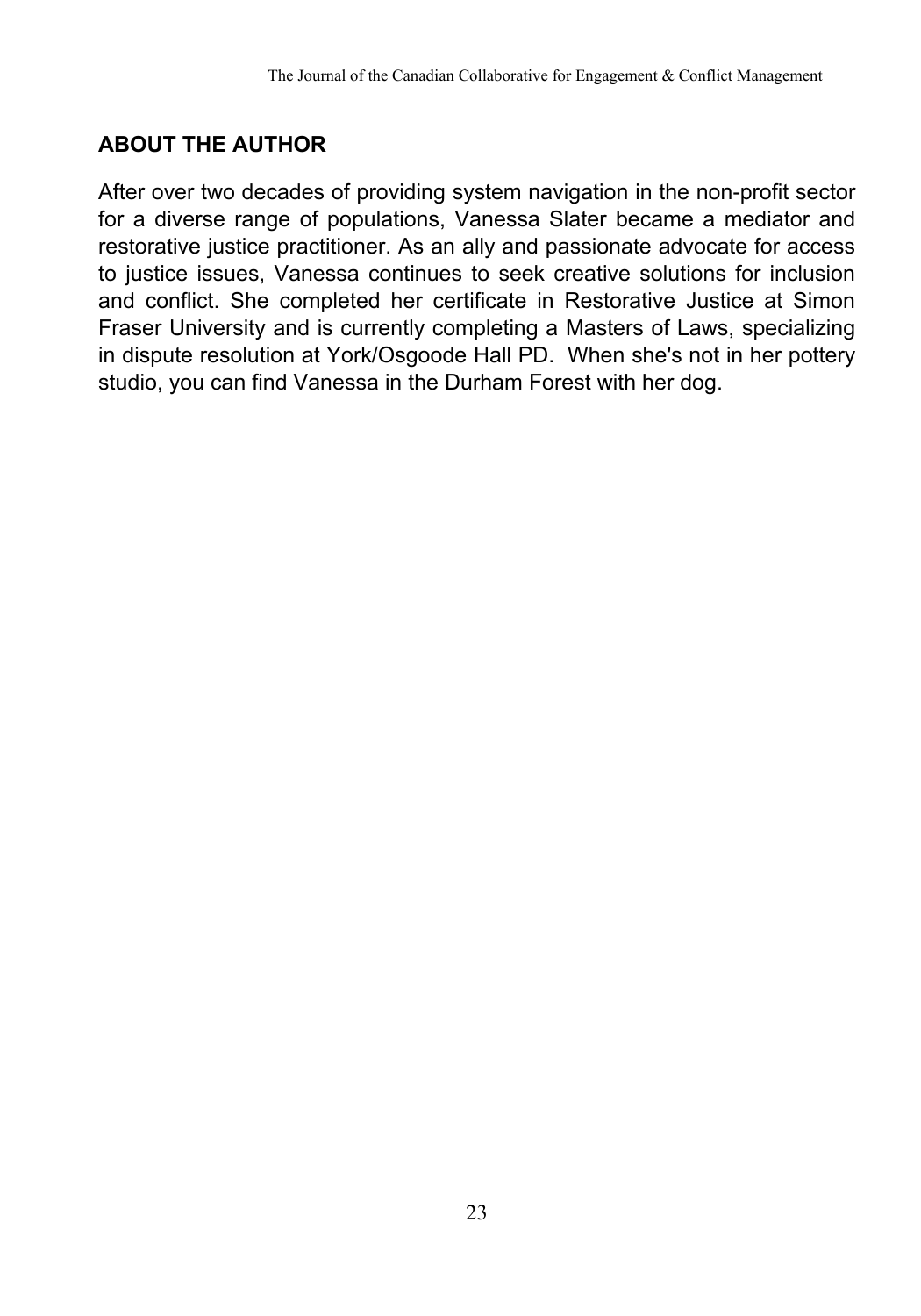# **INTRODUCTION**

The impacts of traumatic experiences affect individuals in a wide range of ways. There is no doubt that the universal experience of trauma comes with a profound societal cost. Understanding the effects of criminality through a trauma-informed lens offers a significant shift in understanding and enhanced ability to effectively serve those who have experienced trauma. Nowhere is the need for a trauma-informed approach greater than in our existing retributive criminal justice system. An overhaul of institutionalized thinking for lawyers, police, correctional officers, juries, and judges through institutionspecific, trauma-informed practices must be widely applied for any hope of change to be realised.

The status quo is an antiquated system and has an established record of denying our most vulnerable citizens facilitated and supported opportunities for personal change. Through a comprehensive, culturally informed understanding of trauma and all its ancillary outcomes, parties will undoubtably sustain less psychological trauma as a result of their participation in, or work-related exposure to, the criminal justice process. This fundamental paradigm shift is only possible if those supporting the existing colonial framework acknowledge that the current system requires a seismic shift from the top down. A more relational approach to the law is one which will reap significant, measurable social and economic benefits.

By adopting a relational lens (one that acknowledges the interconnectedness of us all) and employing the philosophies of restorative justice (RJ) to our legal framework, a shift towards an emotionally intelligent form of justice could transpire, thereby shifting from the systemic harm which "doing justice" inevitably causes in its current state. By returning control of the conflict to its rightful owners, and focusing on the harms and needs of both the person who has offended and the victim, these (and other) key stakeholders are afforded the right to become invested in moving beyond retribution and towards repair. In this way, a trauma-informed legal system would be one in which the effects of harm are acknowledged and even mitigated through agile, and casespecific supports. In order to demonstrate how our criminal justice system would benefit from such a refurbishment, preliminary consideration of four fundamental areas is paramount:

- 1. Who is affected by trauma within the legal system?
- 2. Why is trauma relevant when considering criminal behaviour?
- 3. What do restorative justice approaches offer?
- 4. Where do obstacles to implementation lie?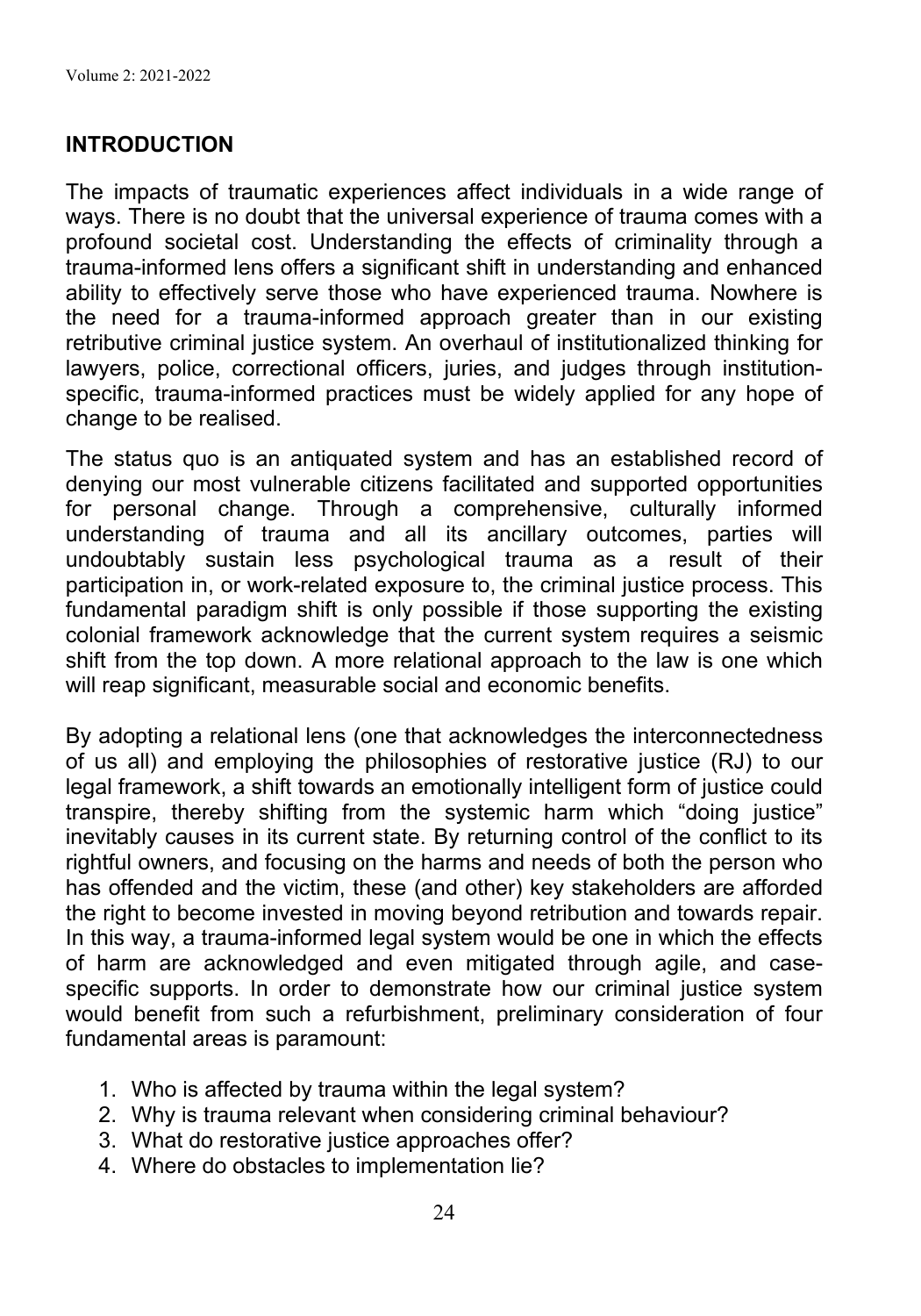A broad overview of these areas is an inaugural exploration when contemplating a paradigm shift in one of society's most revered institutions.

# **WHO IS AFFECTED BY TRAUMA WITHIN THE LEGAL SYSTEM?**

The term "trauma" has recently become colloquialized in our mainstream parlance. This is evidence of a general acceptance of, and an attempt to, understand causes of trauma and the effects of its symptoms. A traumatic event, as defined in the Diagnostic and Statistical Manual of Mental Disorders (DSM), is that which involves "actual or threatened death or serious injury, or a threat to the physical integrity of the self or others, with a response of intense fear, helplessness, or horror."1 This definition is all-encompassing and opens the door to subjective experiences, which can be difficult to quantify. What is traumatic for one person may not be harmful to another; the mercurial nature of people's reactions to harm is as unique as the individuals themselves. Resilience, social status, and socioeconomics undoubtably play a role in how and if trauma manifests in people. The empirical study of trauma is here to stay. This reflects a more inclusive and humanitarian approach to those who deserve compassion as they navigate the myriad complexities associated with trauma. As one humanitarian noted, "In compassion when we feel with the other, we dethrone ourselves from the centre of our world and we put another person there."<sup>2</sup> When considering "the slings and arrows of outrageous fortune"3 which so many have endured, offering a compassionate lens is unlikely to inflict more harm.

Though the majority of trauma research in recent decades has focused on the symptoms of Post-Traumatic Stress Disorder in war veterans and domestic violence survivor-victims, trauma predominately affects the general population. This includes not only people who have offended who find themselves navigating the criminal justice system, but also professionals who have been impacted by distressing cases and evidence such as lawyers, judges, and juries. Trauma does not discriminate between Crown counsel or criminal, juror or judiciary: it affects everyone to varying degrees. Therefore, a trauma-informed approach, rooted in compassion, is critical to mitigate the damage caused and to prevent further harm.

<sup>1</sup> Foreman, Hoffman, et al. (2016) *Correlates of Lifetime Exposure to One or More Potentially Traumatic Events*, CBHSQ Data Review.

<sup>2</sup> Armstrong, K. (2008*) Charter for Compassion* [Video], TED Conferences.

<sup>3</sup> Shakespeare, W. (1600) *Hamlet* III. I, Public domain.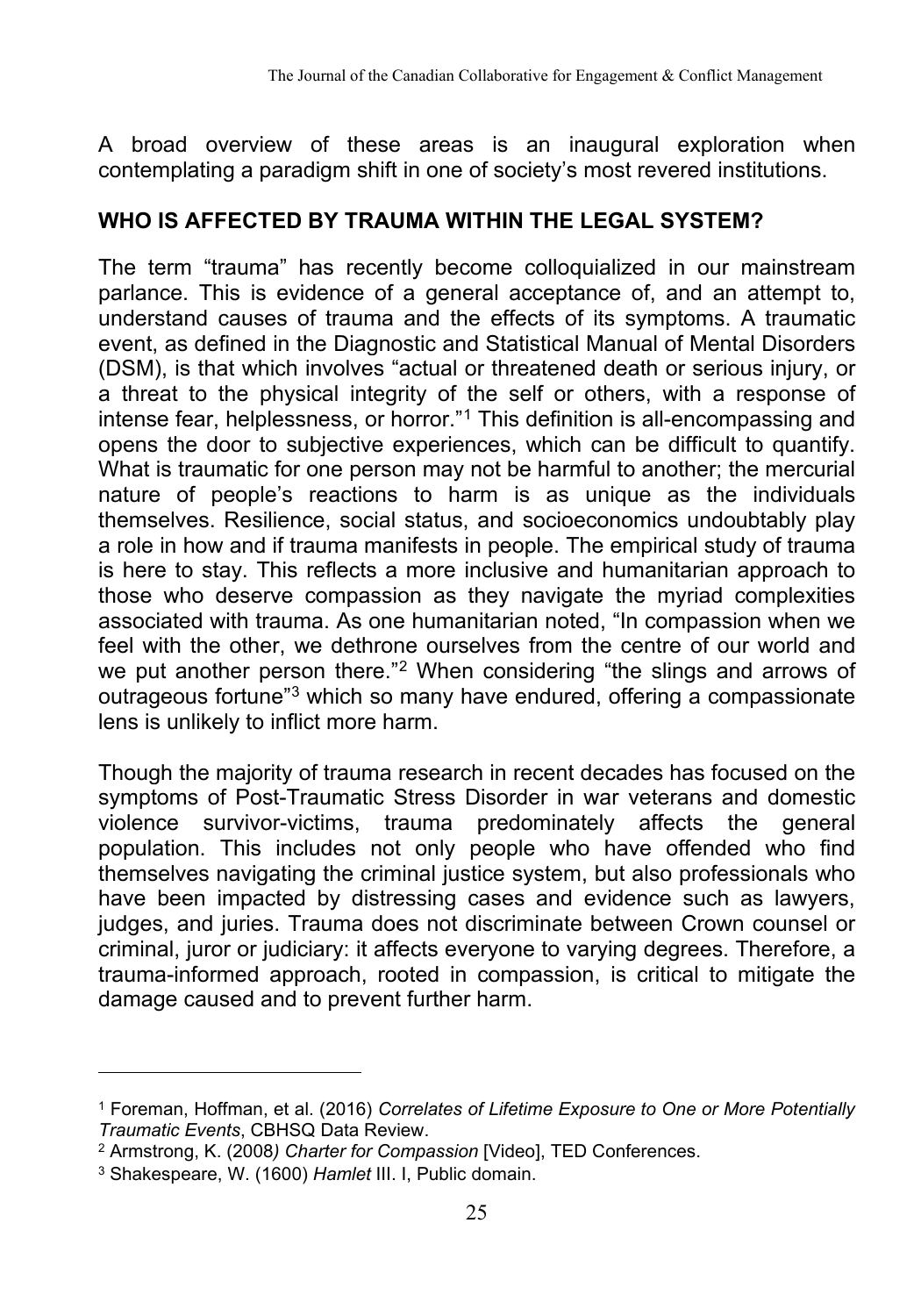Regrettably, as evidenced in the criminalization of such common trauma symptoms as aggression and drug use, our retributive legal system is not well suited to recognizing trauma or addressing the needs of those affected. A large majority of people who find themselves involved in criminal activity have experienced trauma as children.<sup>4</sup> So great are the numbers of children adversely affected by trauma, that the term "Developmental Trauma Disorder" has been coined. Childhood trauma such as chronic forms of abuse, neglect, or other cruel conditions contribute significantly to poorer social determinates of health, as revealed by Canadian pediatrician Nadine Burke Harris: "In high doses, childhood trauma affects brain development, the immune system, hormonal systems, and even the way our DNA is read and transcribed. Folks who are exposed in very high doses have triple the lifetime risk of heart disease and lung cancer, and a twenty-year difference in life expectancy."5 American researcher and clinician Vicky Kelly puts it more bluntly, "Childhood trauma is so profoundly different. It happens in the crucible of those early critical relationships and can have devastating effect on a person's development. It has been called the single most public health crisis in our country".6 It is no great stretch to conceive that a child growing up with trauma and all its accompanying cronies of mistrust, confusion, anger, abandonment, and shame would detrimentally combine to form an adult lacking the psychological building blocks of security, interconnectedness, and a sense of self-worth in the world.

The tragic reality is that most people who cause harm have themselves been harmed. The notion of people who offend as victims is not a popular sentiment, yet "rarely, if ever, do prison programs address what other people did to the individual along the way to his or her prison sentence…you are either a victim or offender and never the twain shall meet."7 Even when people who have offended have not reported as being directly traumatized, they are still likely to identify as a victim. Our retributive system does not address the original reasons or motivations for criminal behavior, but instead merely attempts to suppress the behaviour with punitive measures. By viewing criminal behaviour as an act for which responsibility lies only at the

<sup>4</sup> Foreman, Hoffman, et al. (2016) *Correlates of Lifetime Exposure to One or More Potentially Traumatic Events,* CBHSQ Data Review.

<sup>5</sup> Burke-Harris, N. (2015) *How Childhood Trauma Affects Health Across a Lifetime* [Video]. TED Conferences at 3:00.

<sup>6</sup> Kelly, V. (2014) *The Paradox of Trauma Informed Care* [Video]. TED Conferences at 10:33. <sup>7</sup> Elliot, Elizabeth M. (2001) *Security with Care Restorative Justice and Healthy Societies.* p.78. [*Elliot*]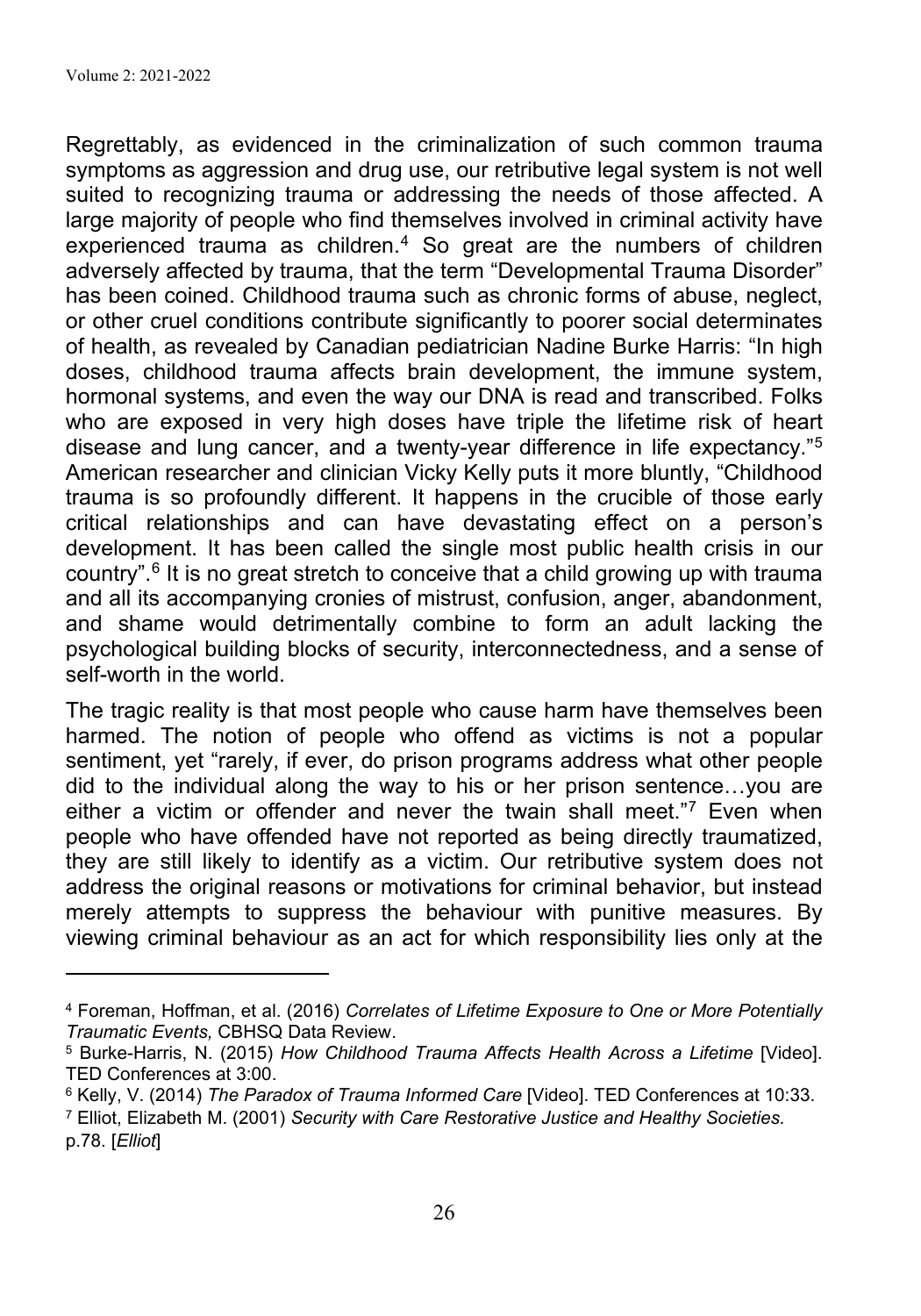individualistic level, our current justice system falls prey to the common fundamental attribution error by placing undue prominence on internal characteristics of an individual to explain one's behavior in a given situation, rather than the situation's external factors which contributed to it. When considering the impacts of trauma on an Indigenous person who had offended and had been exposed to a lifetime of trauma, during sentencing, Madame Justice Greckol acknowledged that "few mortals could withstand such a childhood and youth without becoming seriously troubled".<sup>8</sup> Plainly stated, our retributive justice system punishes people for being victims of trauma — all in the name of "doing justice". When considering changes to our legal system and sentencing for offences, we must consider the ramifications adversity has had on an individual's development.

Indeed, there are examples of institutionalized, legally holistic approaches which serve unique populations who have been impacted by trauma. A number of specialized courts have been created outside of the regular court system. The objective of these more trauma-informed courts is to provide better long-term outcomes for both people who have offended who have been exposed to specific circumstances, and for society as a whole. These specialized courts include Gladue Courts, Domestic Violence Courts, Toronto Mental Health Court, and Drug Treatment Courts<sup>9</sup>.

The Gladue courts are of special interest as they focus on addressing the disproportionate numbers of Indigenous people in Canadian prisons. According to Justice Barry Stuart, "Our criminal justice process has an obdurately narrow focus. Too much attention, too much blame and too much responsibility is placed upon the offender."10 Gladue Courts attempt to redress the impacts of colonialism and the intergenerational trauma associated with survivors of residential schools by applying a trauma-informed context for judges to consider. Like traditional courts, Gladue Courts include a judge, duty counsel, Crown, and the defence lawyers, but most of the professionals involved have a deep comprehension of the cultural and systemic issues pertinent to the people who have offended. Case workers prepare reports of the person's life circumstances, which may be considered by the judge during sentencing. Judges are not beholden to the Gladue reports, yet they offer a foundational basis of understanding for the marginalization which has typified an offender's path to their courtroom. The correlation between economic adversity and criminality are often intrinsically

<sup>8</sup> R v Skani. [2002] AJ No 1579, 2002 ABQB 1097, 331 AR 50, 56 WCB (2d) 434 at para. 60.

<sup>9</sup> Fairlie, J and Sworden, P. (2019) *Introduction to Law in Canada.* p. 349.

<sup>10</sup> R v Moses, [1992] 3 CNLR 116.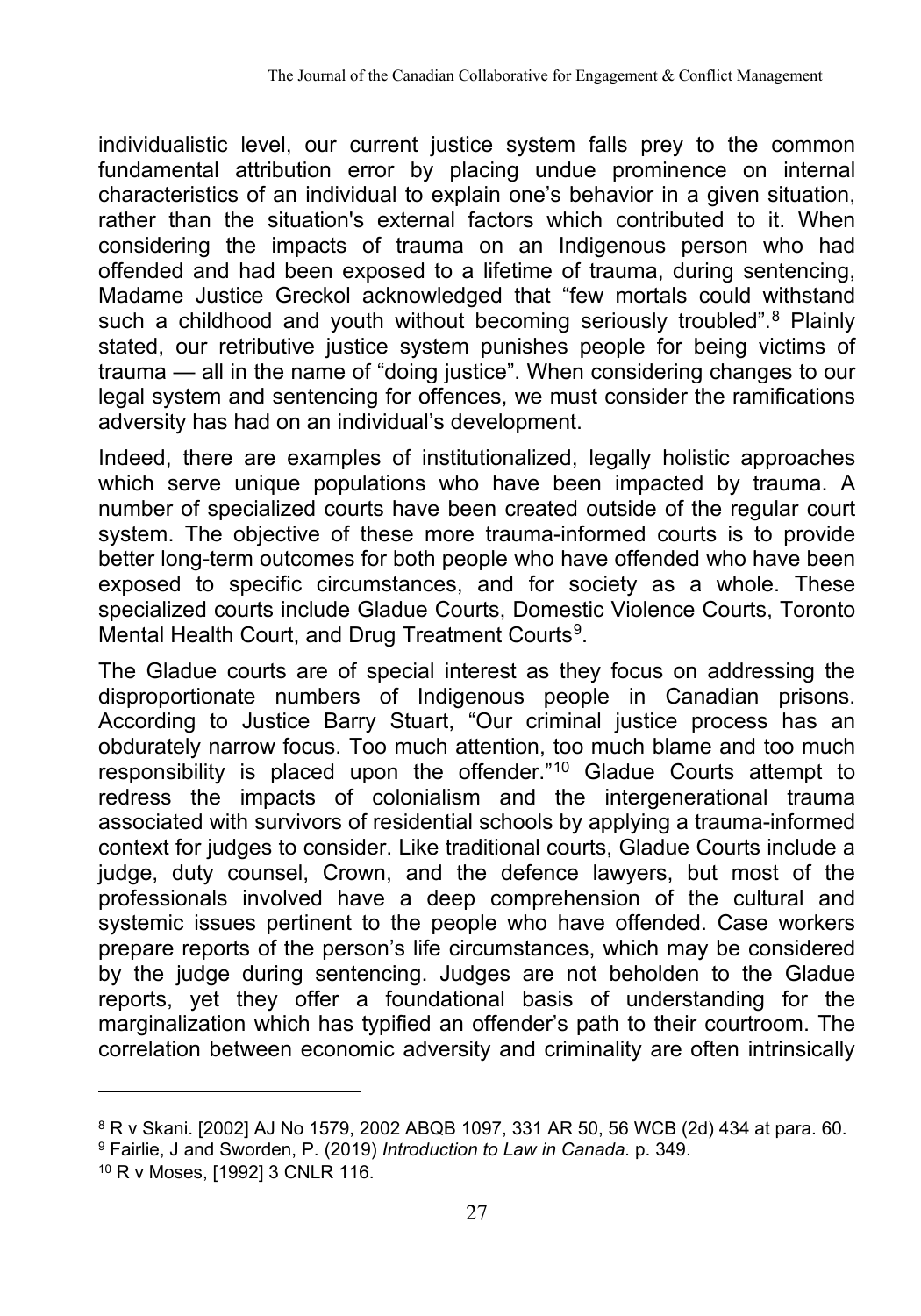linked, as there is little doubt that poverty is a factor in the staggering overrepresentation of Indigenous people in prisons. Perhaps American social justice advocate and lawyer Bryan Stevenson said it best: "The opposite of poverty is not wealth. In too many places, the opposite of poverty is justice."<sup>11</sup>

#### **LEGAL PROFESSIONALS: TRAUMA AND TRAINING**

Legal professionals such as lawyers, judges, court officers, juries, bailiffs, and court stenographers are exposed to difficult evidence through images, victim impact statements, and testimony throughout their careers. Justice Barry Stuart aptly remarked that "the justice system is as hard on the people who run it as it is on the people we run through it".<sup>12</sup> There is an expectation that courtrooms are intense and, at times, adversarial environments, but when a trial is particularly emotionally difficult or gruesome, legal professionals are exposed to extra stress in the form of vicarious trauma. The term "**vicarious traumatization"** was coined to describe the profound shift in worldview that occurs in helping professionals when they work with individuals who have experienced trauma: helpers notice that their fundamental beliefs about the world are altered and possibly damaged by being repeatedly exposed to traumatic material."13 This type of exposure, especially over the span of a career, can have devastating consequences on legal professionals, their families, and the clients they serve. As with first-hand experiential trauma, vicarious trauma often manifests through avoidance, self-medication, mental health issues, burn-out, and even workaholism. The notoriously punishing hours to which (particularly new) lawyers are subjected does not help with psychological recovery and self-care. As in many highly emotionally demanding professions, lawyers can often suffer the effects of vicarious trauma without even understanding its presence or, worse, carrying the burden of it in silence. As C.S. Lewis astutely wrote, "I have learned now that while those who speak about one's miseries usually hurt, those who keep silence hurt more."<sup>14</sup> There is, however, evidence to suggest that many legal professionals wish to see changes in their professional culture and in how they are trained. As Métis-Cree lawyer Myrna McCallum posits in the opening preamble to her podcast *The Trauma Informed Lawye*r,

<sup>11</sup> Stevenson, Bryan (2012) We need To Talk About an Injustice [Video] at 17:00.

<sup>12</sup> Stuart, B. (2016) *Toward a Culture of Just Relationships* [Video] at 9:00. [*Stuart]*

<sup>13</sup> Mathieu, Francoise (2012) *Defining Vicarious Trauma and Secondary Traumatic Stress*, material. https://www.tendacademy.ca/resources/defining-vicarious-trauma-and-secondarytraumatic-stress/ [perma.cc/U88U-LBAL].

<sup>14</sup> Lewis, C.S. (2004) *The Collected letters of C.S. Lewis Series, Vol. I* p. 879. Harper Collins.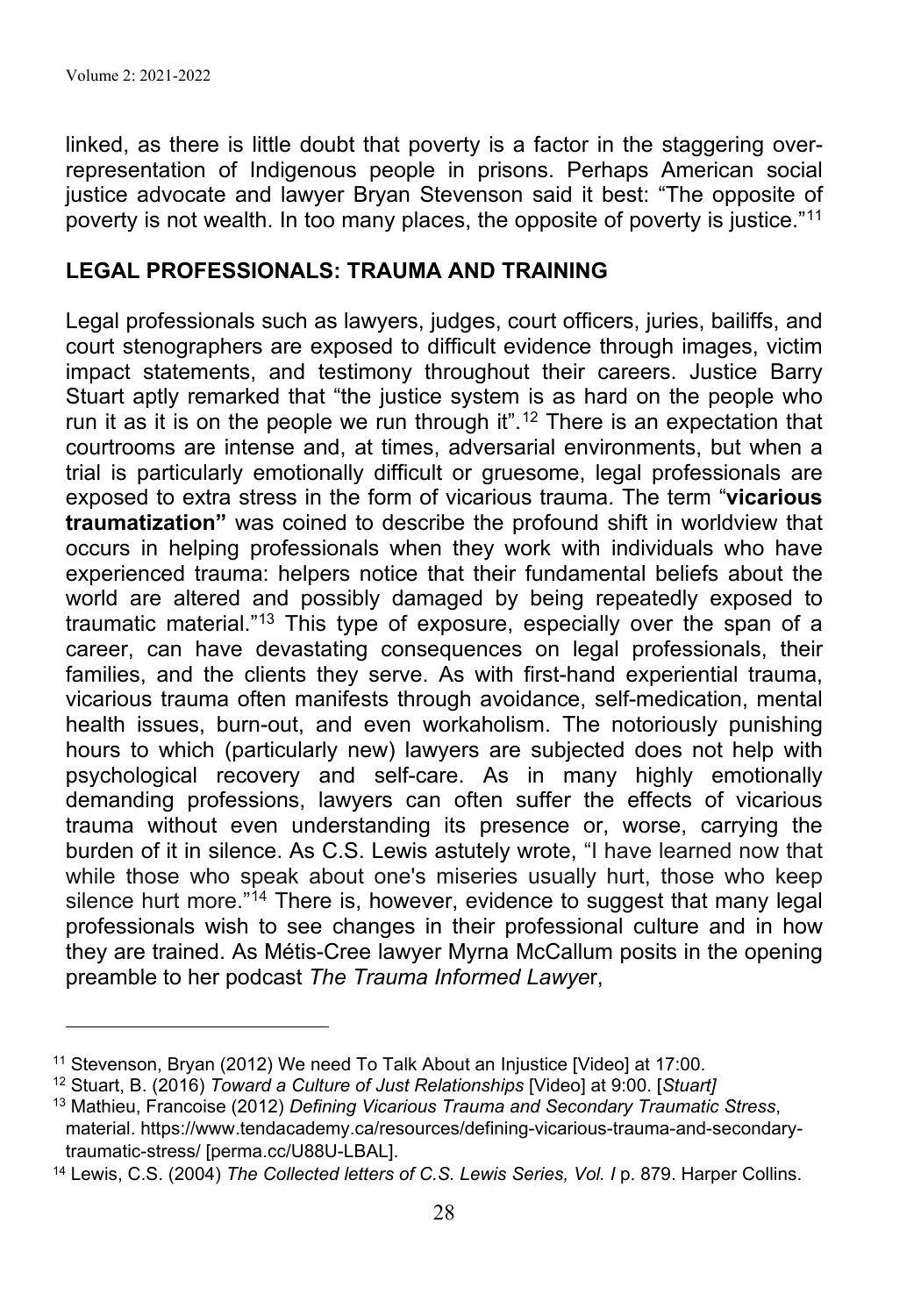*I believe that law schools and bar courses are missing a critical competency requirement in their curriculum: trauma-informed lawyering. Becoming a trauma-informed lawyer will, among other things, challenge you to critically reflect on your personal behaviours, beliefs and biases. It will call you to positively transform the way you approach advocacy, guide your practice to avoid doing further harm to others and ask that you commit to remaining open to learn new and old knowledge you didn't know you needed before beginning your career*. 15

Lawyers require a more robust, well-rounded education, including thoughtfully executed curriculum focused on the psychological needs of their clients and themselves. Emerging lawyers spend years in law school focused on their technical studies but, as Macfarlane notes, "clients are rarely, if ever, mentioned in law school classrooms".<sup>16</sup> It is no wonder that lawyers often miss the mark when dealing with the emotional needs of their clients. Perhaps there is entrenched resistance to changing the culture as she contends, "the widespread resistance to the interventions of emotional issues into the management of a file is epitomized by the quip, "The only thing I don't like about the legal practice is the clients." Like most enduring jokes, this comment is not without truth."<sup>17</sup> Indeed, the majority of clients who have found themselves requiring a legal professional, especially within the realm of criminal law, have likely experienced some degree of trauma. This makes things overly complicated for lawyers who simply want to provide the legal service they were trained to provide. According to psychologists Haskell and Randall, "although the law is deeply involved with regulating and responding to human behaviour, legal professionals are virtually never exposed to formal or informed psychological literature, research, or professional knowledge about human behaviour in their legal education or ongoing professional development".18

<sup>15</sup> McCallum, M. (2021) *Trauma and Transformation in the Judiciary* (No.21) [Audio podcast episode] at.0.49. [*McCallum*]

<sup>16</sup> Macfarlane, J (2008) *The New Lawyer.* Vancouver BC, UBC Press. p.62. [*Macfarlane*] <sup>17</sup> *Ibid* p.62.

<sup>18</sup> Haskell and Randall (2013) "*Trauma-Informed Approaches to Law: Why Restorative Justice Must Understand Trauma and Psychological Coping".* Dalhousie Law Journal. p.501. [*Haskell and Randall*]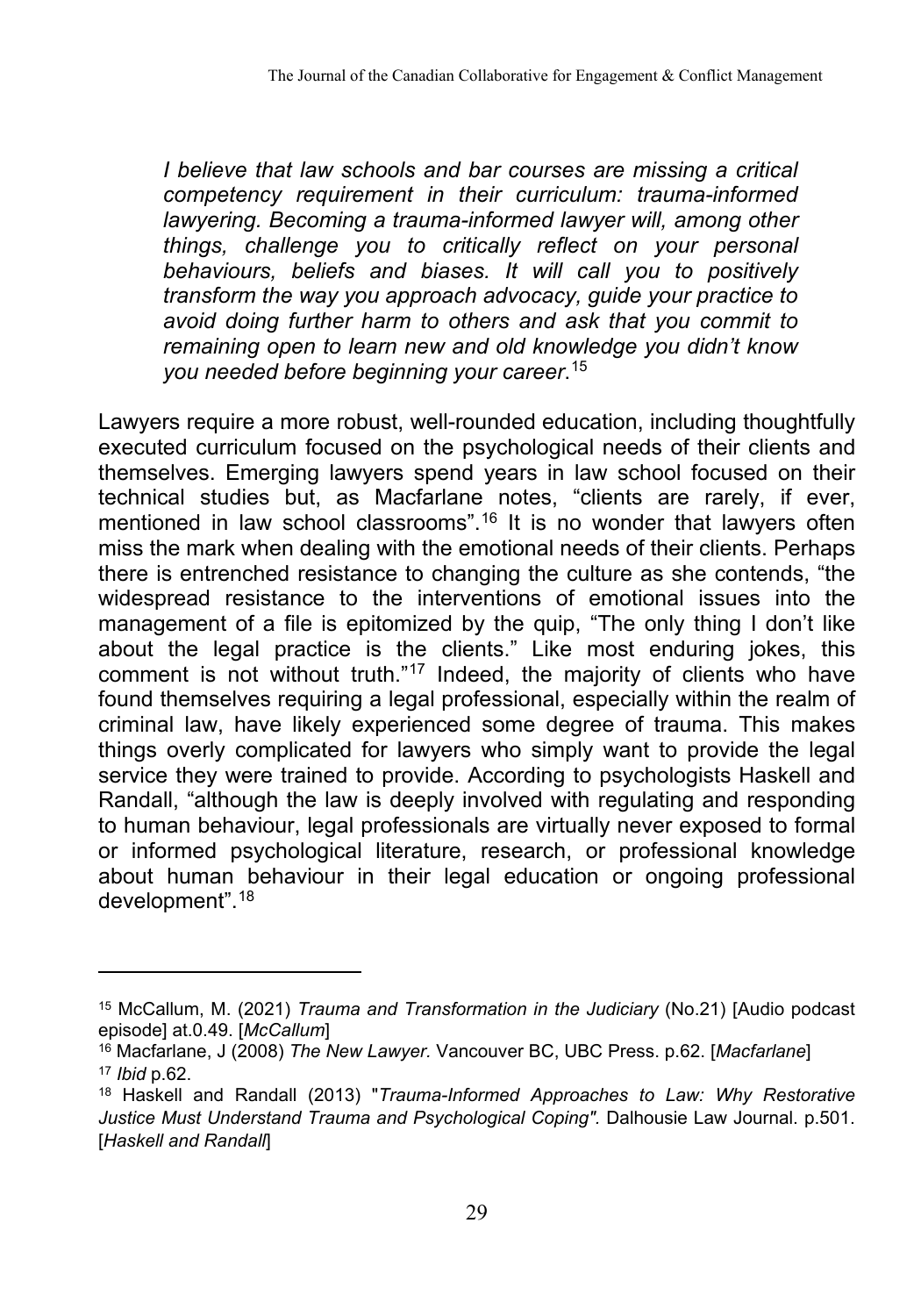Lawyers are trained in law; is it reasonable to also expect them to also possess the "relational skills" of supporting the emotional needs of their clients? I contend that this is a reasonable expectation, and that becoming trained in a trauma-informed manner will not only benefit their clients but themselves as well. Macfarlane suggests that a shift in thinking is required: "In the hierarchy of effective communication skills, the pinnacle has traditionally been courtroom eloquence – the persuasive making of substantive legal arguments. For the new lawyer a different type of eloquence is necessary...the new lawyer offers a participatory model of compassionate, client centered professional service instead of the traditional "trust me" detachment of the old lawyer."19 This "new lawyer" model is unquestionably a move in the right direction, both for lawyer and client. By learning to provide trauma-informed service, lawyers can mitigate their own exposure to the risks associated with vicarious trauma inherent in this demanding profession. Educating lawyers to address vicarious trauma firsthand would create more compassionate, and therefore less damaging, experiences for everyone exposed to the legal process. These effects of unchecked trauma manifest in both clients and legal professionals with serious costs. As McCallum states,

*Many of us are just kind of going through the motions, holding up the status quo without questioning: is there a better way? It's time to plant some seeds to get people to think about how their work is impacting them mentally, spiritually, emotionally etc. I think being trauma-informed and actually applying traumainformed principals are one of the better ways we could do this. I see when folks are traumatized, whether it's directly or vicariously through their work. I see how that shows up on the bench, I've seen how it shows up in opposing counsel and I've definitely seen how it shows up in myself. I can't help wonder how many really good people are driven out of this profession because of the mental health risks. There needs to be a better way.*<sup>20</sup>

Law schools train students in the techniques of interviewing clients, gathering sensitive information, generating timelines, preparing clients for crossexamination, and so forth. All of these techniques could be taught through a trauma-informed lens without a disruptive overhaul of the existing legal curriculum. It would simply require that legal scholars and professors become

<sup>19</sup> Macfarlane, *Supra* note 16, p. 36.

<sup>20</sup> McCallum, *Supra* note 15, at 11:00.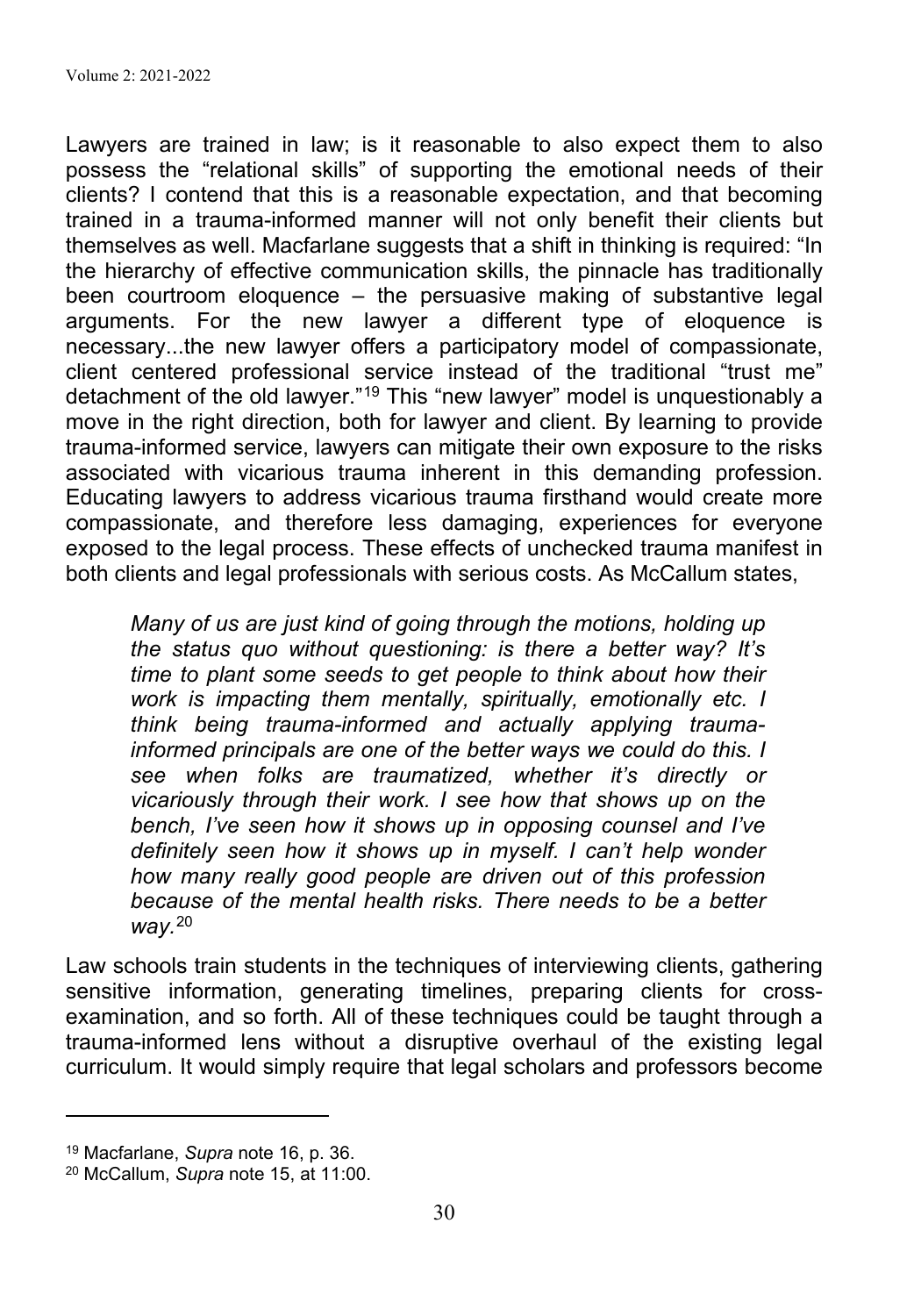trauma-informed themselves, so that they may begin to start weaving traumainformed examples and language into their courses. This top-down approach is what is required to start training law professionals who will eventually possess greater legal and interpersonal skills. Acknowledging trauma in clients will deepen the communication between client and lawyer, creating new opportunities for understanding, context, and professional advocacy.

Trauma affects everyone, including those on the bench. For judges who have been exposed to trauma either personally or vicariously, its impact may serve them professionally. Reflecting on trauma may even offer an advantage, as Manitoba Provincial Court Judge Kael McKenzie noted in a recent interview:

*If we're experiencing trauma, does that make us less capable? I think no. I think in fact, recognizing that makes us more capable more able to do our job and to understand the people coming into our court room. People come into the courtroom with trauma…and big trauma. With big things that have happened in their lives, systemic things. …and that's why we have to be trauma-informed. We have to be.*<sup>21</sup>

Because we are all impacted by trauma, we are all paying the cost, both personally and as a society. We help people heal when we promote collaboration with each other, thereby creating connection back to community. The constraints of our existing legal system make it extremely difficult to cultivate creative, inclusive solutions to improve conflict even for the most collaboratively-minded lawyers; as Ippolito notes:

*Despite our best efforts to get away from traditional top-down organizational structures and right-based legal culture, our systems are still set up to default to those hierarchies in times of crisis and problems. Learning to operate in a non-hierarchical collaboration is essential to breaking those default frames and excelling in achieving goals that rely on the ability to leverage the talents of others reciprocally and to creatively and effectively engage with them.*22

<sup>21</sup> McCallum, *Supra* note 15, at 23:00.

<sup>22</sup> Ippolito, L. (2019) *Music, Leadership and Conflict: The art of ensemble negotiation and problem-solving.* p. 193.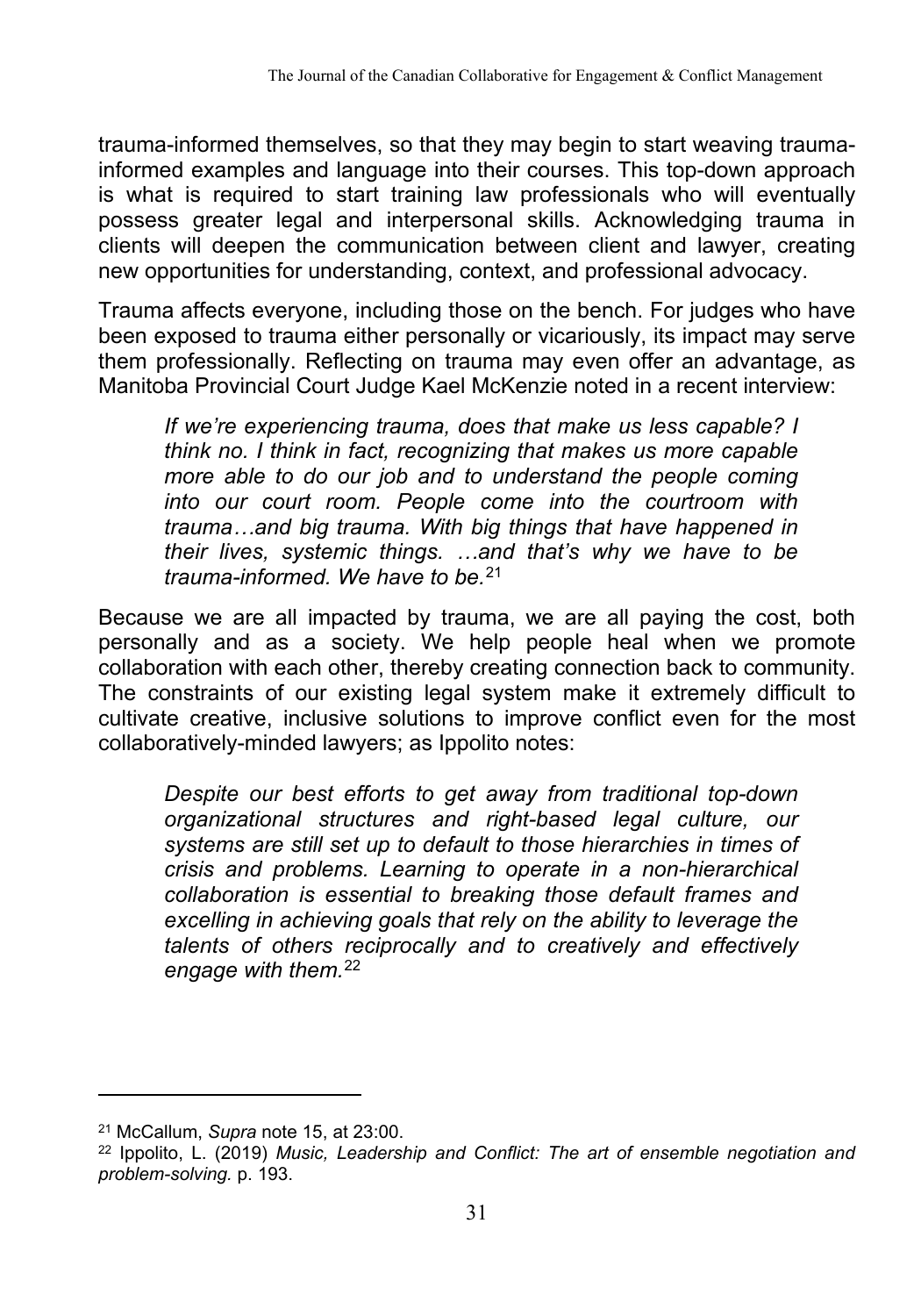An exploration of the elements contributing to the failures of our current system is required if there is any hope of changing the ways law is taught and administered.

#### **CONSIDERING TRAUMA AND CRIMINAL BEHAVIOUR**

*Michael Ignatieff was staring right at the Prime Minister. "I worked in a prison when I was a younger graduate student. I worked with lifers. I'm utterly unsentimental about criminals, but I know one thing about prison: It's that prison makes almost everybody worse who's in there…it's high time for an 'adult solution'".23*

These words were said by Ignatieff over a decade ago during a televised leader's debate in an attempt to raise awareness and challenge the way Correction Services Canada operated prisons. Seemingly, nothing came of it, and Canada's prison system is more deeply flawed today than ever before.

The sad intersections between violence, poverty, abuse, criminal behaviour, and trauma are widely accepted as contributors to anti-social behaviour. This does not mean that people who have broken the law can simply blame their actions by saying "I had a bad childhood so it's not my fault", yet it bears attempting to contextualize the underlying causes which precipitated the criminal behaviour through a trauma-informed lens. As one researcher observed, "child abuse, and neglect, poverty, sexual molestation, and witnessing violence are, among others, the most common risk factors for post traumatic reactions, aggression and antisocial behaviour."24 It is unavoidable that some inmates must be incarcerated to protect public safety; that is what prisons were originally intended to do. Approximately eight hundred Canadian inmates are currently designated as "dangerous offenders," meaning they cannot be released. Fortunately, these cases are the exception, not the rule. According to Ling, "more than thirty per cent of the population is incarcerated on non-violent offences, mostly drug and property crimes. Critics have wondered for years: Why do they need to be in the violent confines of federal prison, counting down days at the expense of the Canadian government?"25

<sup>23</sup> Ling, Justin (2021) *Houses of Hate: How Canada's Prison System is Broken*. Macleans [online] https://www.macleans.ca/news/canada/houses-of-hate-how-canadas-prison-systemis-broken/ [perma.cc/K5VA-AYQG].

<sup>24</sup> Vittoria, A. (2012) *Offending Behaviour: the role of trauma and PTSD*, European Journal of Psychotraumatology, 3:1. [*Vittoria*]

<sup>25</sup> Ling, Justin (2021) *Houses of Hate: how Canada's prison system is broken*. Macleans.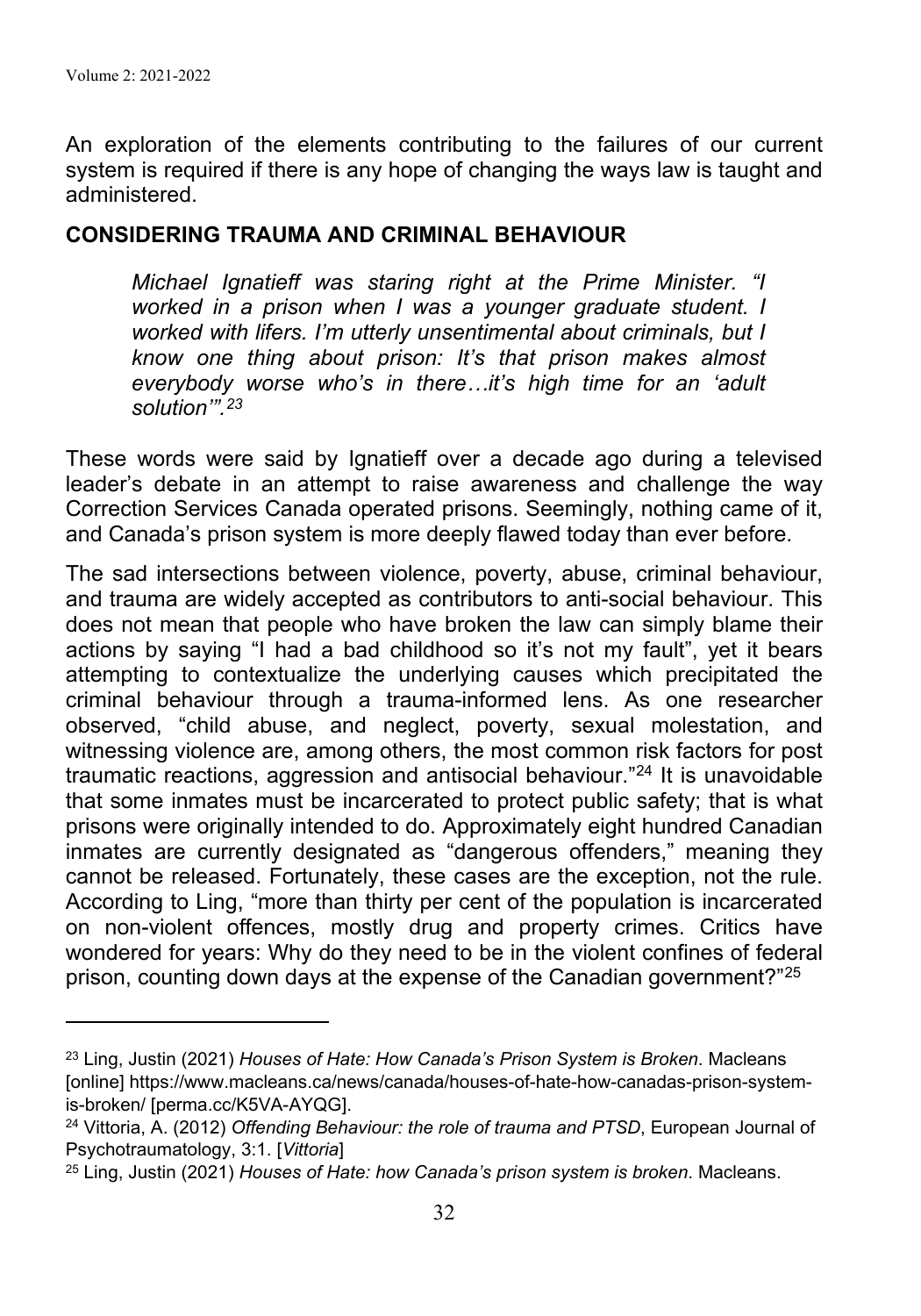Most people in our carceral settings are eventually paroled and return to a community. Understandably, these people are even more traumatized than they were before their incarceration. Exposure to the constant threat of violence and stress wreaks havoc on an individual's overall well-being. It remains unlikely that any mental health and/or addiction issues were treated inside; in fact, it is more likely that individuals emerge (usually unsupported) from prison with increased mental health, trauma, and addiction issues. Public protection is diminished when we return people who have offended to the street unrehabilitated, unreformed, and unsupervised. Simply put, the prison system is failing everyone; as Ling laments:

*Canada's prisons are antiquated, inhumane, violent, and expensive. They don't even work. Two decades ago, researchers from the University of New Brunswick did a meta-analysis of 50 studies on incarceration, spanning a half-century. They could not find "any evidence that prison sentences reduce recidivism" and that "prisons should not be used with the expectation of reducing criminal behaviour." They revisited the study two years later, looking at 100,000 inmates. They found the same result: prisons do not reduce crime, they increase it.*<sup>26</sup>

Even if trauma-informed sentencing judges and lawyers wanted to invoke or suggest an alternative to incarceration, they are thwarted by the constraints of the justice system available to them. The frustration imbued in the following comments by Justice Barry Stuart reveal the degree to which our prison system is failing everyone:

*Judges and prison officials elude responsibility for the abysmal failures of incarceration by shifting blame to the "system". This is partly true. The absence of reasonable alternatives creates a difficult choice. Faced with the prospect of leaving an offender in the community without any programs offering a reasonable prospect of rehabilitation, or sending the offender to jail, where at least any question of control is resolved, begrudgingly, often in frustration, jail is chosen. The tenaciously held belief against overwhelming evidence to the contrary that jail can rehabilitate provides an illusory solace for the court, and enables communities and courts to avoid confronting reality. The destructive impact on offenders and ultimately future victims, and* 

<sup>26</sup> *Ibid.*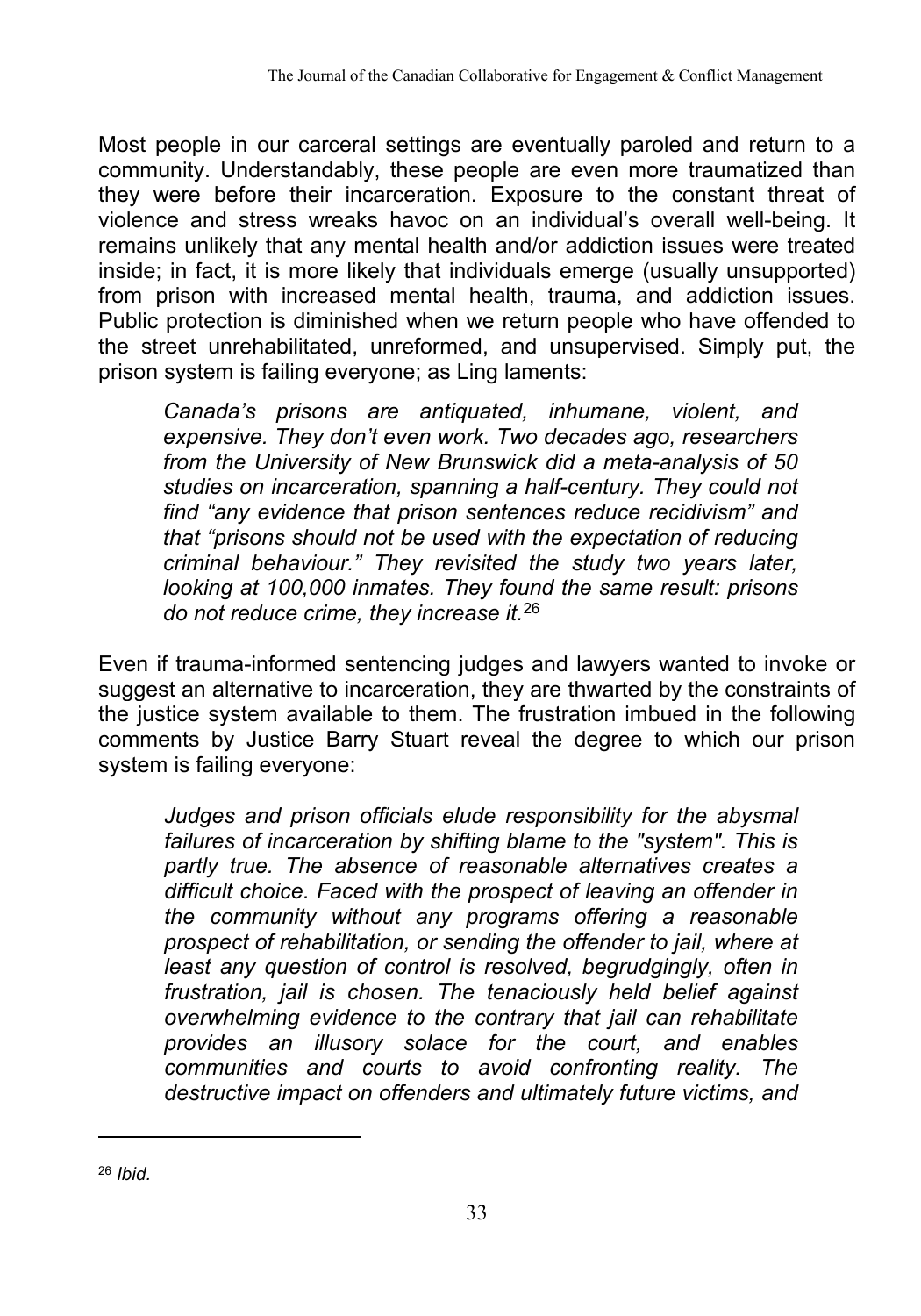*the squandering of scarce public resources is reason enough to exercise restraint in relying upon punishment and especially upon jail to protect the public.*<sup>27</sup>

The need for alternatives to prison is glaringly evident. The outcomes associated with incarceration are truly bleak. Berzins asks, "Knowing how much damage it does and the lack of evidence for its usefulness, can we really continue to found the entire justice policy of a civilized society on the mere assumption that legal punishment is right?"<sup>28</sup> Our retributive system simply does not address the underlying issues of poverty, abuse, and systemic barriers which lead individuals to commit offences in the first place. When we are not connected with intimate, safe relationships with each other and our communities, we are forced into a dangerous state of mind. When people experience a lack of agency in their lives, as well as the sense that they do not matter, anti-social behaviour and all its accompanying issues can trample in like an uninvited guest. Moving from retribution to rehabilitation and repair through restorative approaches is well worth expanding to a broader audience within our current framework. What we have been engaged in for so very long is suspiciously ineffective, as a Cree Elder remarked to a settler during a workshop on restorative justice, "You have a *legal* system, we're just not sure it's a *justice* system".29 Western civilization's age-old societal "eye for an eye" thinking is outdated and desperately in need of revision. As one mother (of a sexual assault survivor) who supported her daughter through an eight-hour restorative circle process said, "We cannot break cycles of dehumanization by responding to violence with dehumanization. We must strive to make justice and healing synonymous".<sup>30</sup> One solution to work towards the intersection of justice and healing is restorative justice (RJ). RJ is an agile, trauma-informed, and inclusive approach to redressing harm. It focuses on the needs of the survivor-victim, but also on the underlying needs of the person who has offended. RJ attempts to right the wrongs, to the extent possible, by addressing the obligations the person who has offended has created as a result of their actions. Perhaps in part, RJ is the "adult solution" Ignatieff was envisioning a decade ago.

<sup>27</sup> *R v Moses*, [1992] 3 CNLR 116 p.24 note B. [*Moses*]

<sup>28</sup> *Ibid* at note 11.

<sup>29</sup> Elliot, *Supra* note 7 at p.40.

<sup>30</sup> Essler, K (2020) *Cross Examination Is Brutal*: *Is it time to consider restorative justice in sexual assault cases?*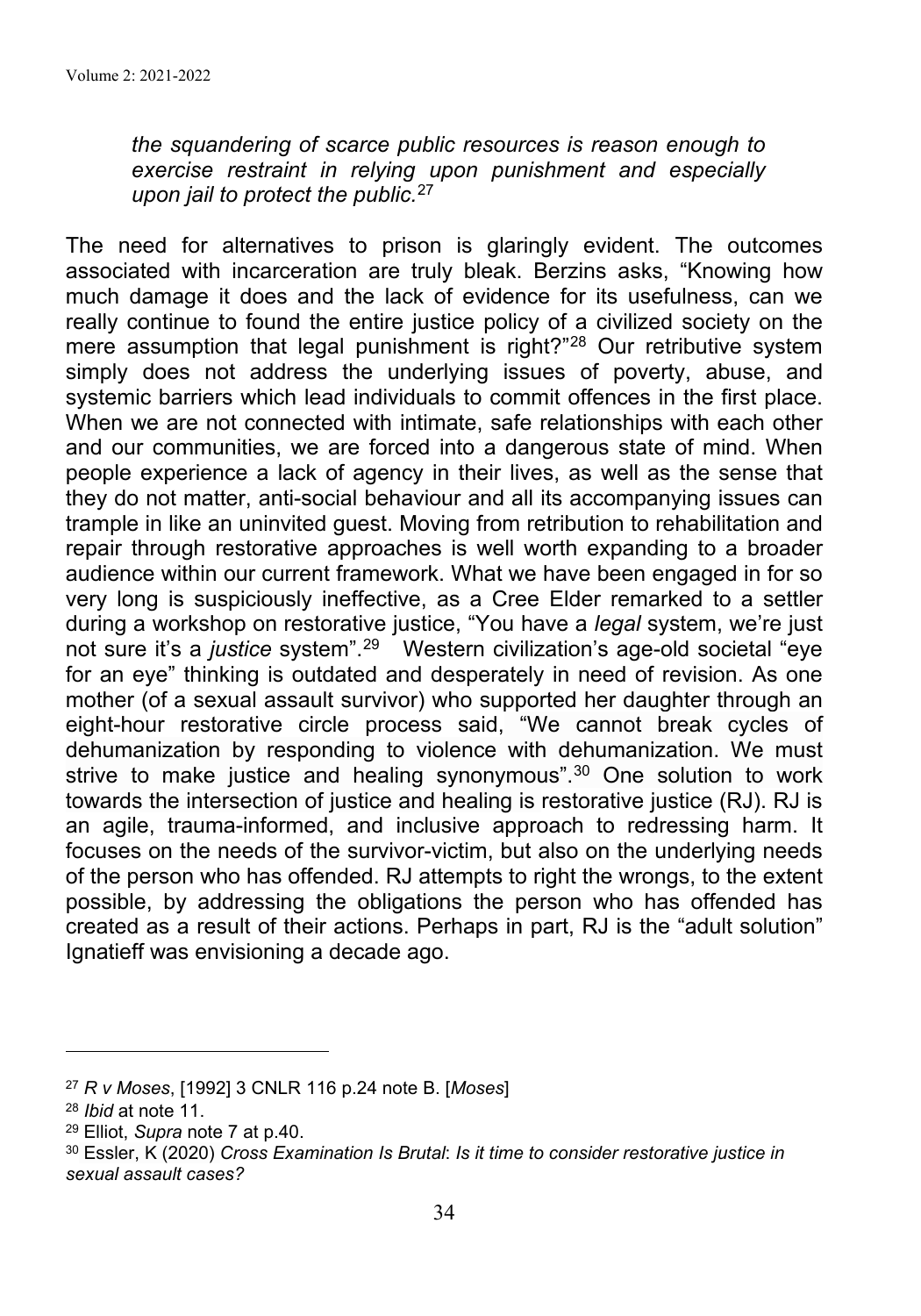# **WHAT DOES RESTORATIVE JUSTICE (RJ) OFFER?**

*The restorative model of justice should not be understood as a new gimmicky, untried, 'new agey' idea. It is a very old idea that has been with us since the beginning of human community life, since our first thoughts about criminal justice. The return to elements of restorative justice is a return to the roots of justice. It's not a new and untried solution, it's a badly needed recalibration of our criminal justice system.31*

RJ is a multi-party process which necessitates authenticity, remorse, and the desire for change in order to ensure a transformative, durable, and long-term outcome. Emotional restoration is the cornerstone of restorative justice practices. It must be noted here that not all criminal acts are appropriate for RJ for a variety of reasons, including public interest and the psychological safety of those who have experienced harm. With certain harm inflicted, "many crime victims will find such intimate contact with their offenders utterly traumatic".32 RJ is only to be considered carefully on a case-by-case basis for those victims and people who have offended who are ready to authentically engage in the process and have realistic expectations about what they might gain from the experience.

In common dispute resolution jargon, RJ attempts to "fit the forum to the fuss" with agility, in a way that retributive justice simply cannot. Retributive justice seeks to isolate those who have caused harm from the community where as RJ strives to discover ways to restore the community and heal connections as much as is possible. In a retributive justice system, judges and lawyers do all the talking while victims and people who have offended have only a chance to speak in an extremely limited and controlled context, as opposed to RJ where the voices of the victim and people who have offended are central to the process. In RJ practices, such as sentencing circles, displaying emotions is encouraged, whereas in a court, the sterile and foreboding setting discourages emotional expression. There is, however, a key area where these two paradigms merge, as noted by RJ pioneer Howard Zehr: "Both the philosophy of retribution and the philosophy of restoration have a lot in common. They both say that the victim is owed something, they both say that the offender owes something, they both say there ought to be proportionality

<sup>31</sup> McLaughlin, B. (2015) *Evolution of Restorative Justice within Canadian Justice System* at 45 min. [Video].

<sup>32</sup> Radzik, L. (2003) *Do Wrongdoers Have a Right to Make Amends?* p.327.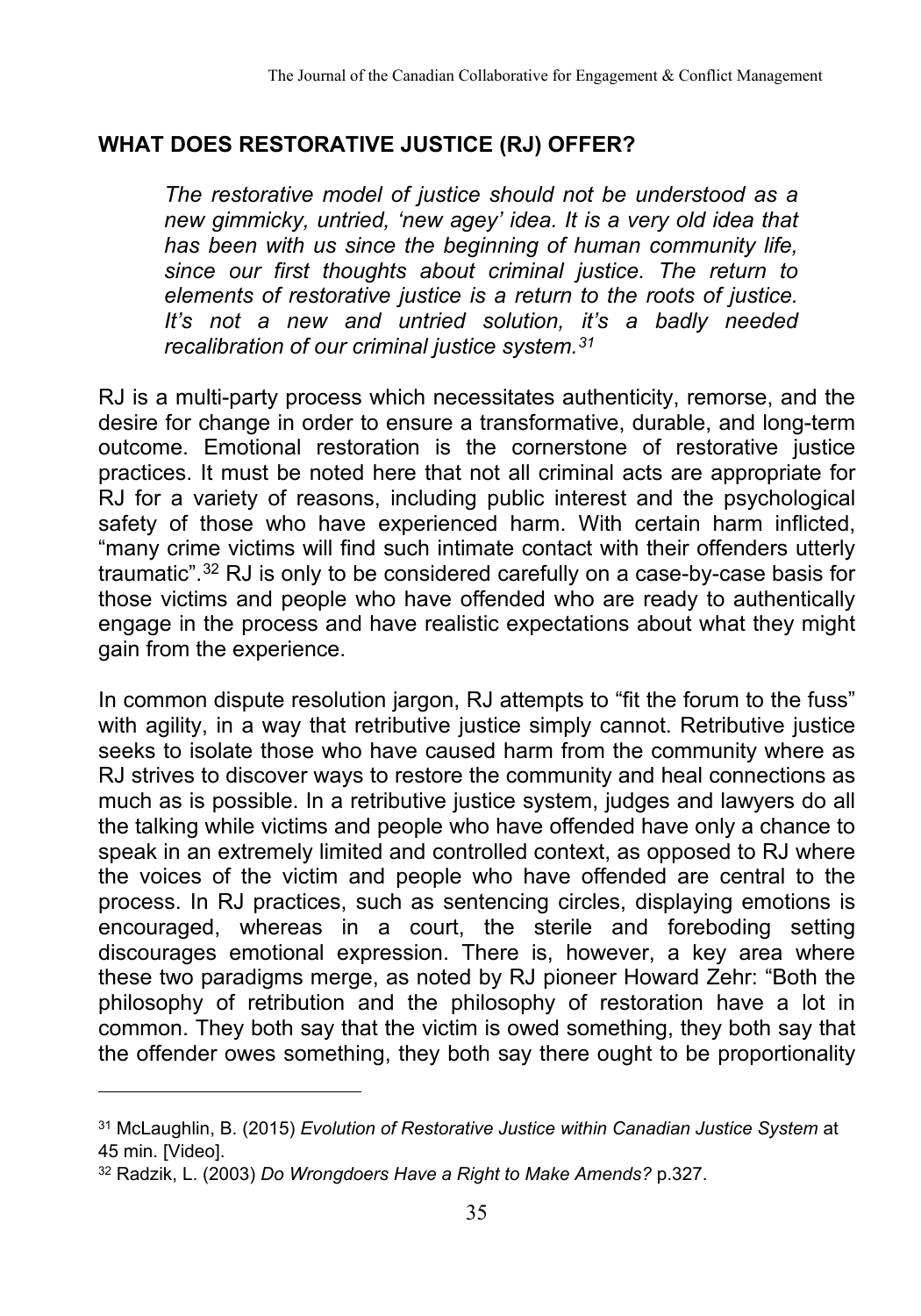between the two. What they differ on is the currency that will right that balance."33

At the risk of being perceived as possessing a Pollyanna-like view on this nuanced subject, I contend that empathy has never caused more harm. Empathy is extended freely to survivors of violence and rarely afforded to those who have caused the harm. If we can find it in ourselves to extend empathy to people who have offended and are involved in an RJ process, this maybe be an important pathway towards unlocking the possibility of reparation.

*...it is often empathy that leads to the emotions of remorse, guilt, and shame. As a consequence, it is crucial to activate the potential for compassion in the offender. This can only happen in a situation wherein the offender him - or herself experiences respect and empathy. This is one of the major strengths of good conferencing, in comparison with traditional court proceedings.*<sup>34</sup>

In an RJ conference or sentencing circle, communication between people who have offended and victims often follows a structured script and is facilitated carefully with a trauma-informed approach at the fore. This effective methodology affords individuals the opportunity to regain control and agency through the expression of their needs, and it offers the person who has offended the opportunity to fulfill obligations they have created. Justice Barry Stuart succinctly outlines the typical objectives of a sentencing circle:

*The effect of the circle was to: challenge the monopoly of professionals, encourage lay participation, enhance information, create a search for new options, promote the sharing of responsibility, encourage the offender's participation, involve victims in sentencing, create a constructive environment, provide a greater understanding of the justice system's limits, extend the focus of the criminal justice system, mobilize community resources, and merge First Nation's and Western government's values.*<sup>35</sup>

Most victims of crime do not have the opportunity to meet with the person(s) who caused them harm in order ask the persistent, lingering questions (such

<sup>33</sup> Zehr, H. *(2012) Restorative Justice is the Law*, [Video].

<sup>34</sup> Harris, N. et al. (2004) *Emotional Dynamics in Restorative Conferences*. p.202.

<sup>35</sup> Moses, *Supra* note 27 at note 27. #4.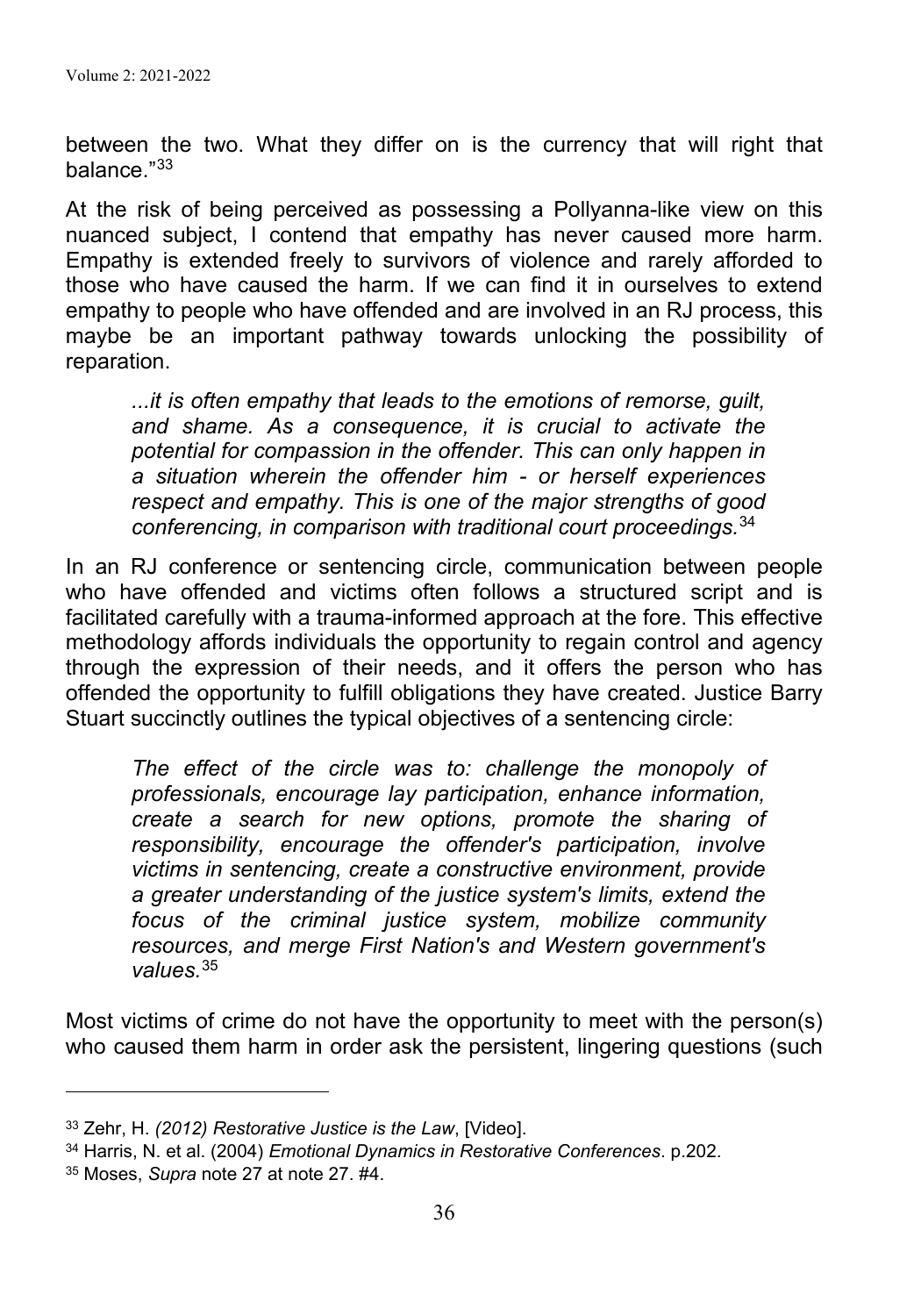as "Why me?") which are often an impediment to their healing. In an RJ context, these emotionally charged questions can be addressed, which often affords both parties greater ease. As Zehr explains, "They want answers that are as multi-layered as real life, not the simplistic, binary answers that emerge from the legal process."36 The relational focus of restorative justice leads to such practices being particularly suited for the task of healing trauma particularly that which is experienced through the violence of other human beings. Crucial to restorative justice is the belief that responses to crime must be focused upon the reparation of broken relationships, and these relationships are best repaired not through punishment and fear, delivered by an impersonal state-based system, but through human dialogue occurring within a safe, secure, and trusting environment.

In order for RJ to truly affect the person who caused the harm, this respectful setting must be created if any hope of a return to right relations can occur. Our emotionally restrained court system does not support this kind of emotionally safe environment for people who have offended and, consequently, they may not be fully aware of the effects of their crimes. Canadian lawyer Rupert Ross suggests "an offender cannot even *know* what he did until he begins to learn, first hand and in a feeling way, how people were affected by it".<sup>37</sup> Healing the trauma of harm inflicted by other human beings requires the reparation of trust in others that the harm originally done to them will not be repeated  $-$  a goal which RJ, with its focus on accountability, respect, inclusion, and fulfilling obligations, is particularly well positioned to deliver.

# **RJ RETURNS CONFLICT TO ITS RIGHTFUL OWNERS**

*Conflict is an incredible opportunity and we ought not to let the professionals steal it from us. Process is product; the process we choose is going to determine what the outcomes are*. 38

RJ relies on the person who has offended and their ability to authentically participate, thereby reducing the obvious inequities in the retributive legal system, which virtually eliminates participation of the very person who is the primary focus of the process. RJ challenges the monopoly of lawyers and returns ownership to those affected by the harm, to its rightful stakeholders.

<sup>36</sup> Zehr, H. (2001) *Transcending – Reflection of Crime Victims.* Intercourse, PA: Good Books.

<sup>37</sup> Karp, D. (2015) *The Little Book of Restorative Justice for Colleges and Universities.* p 39. <sup>38</sup> Stuart, *Supra* note 12 at 4:00 [Video].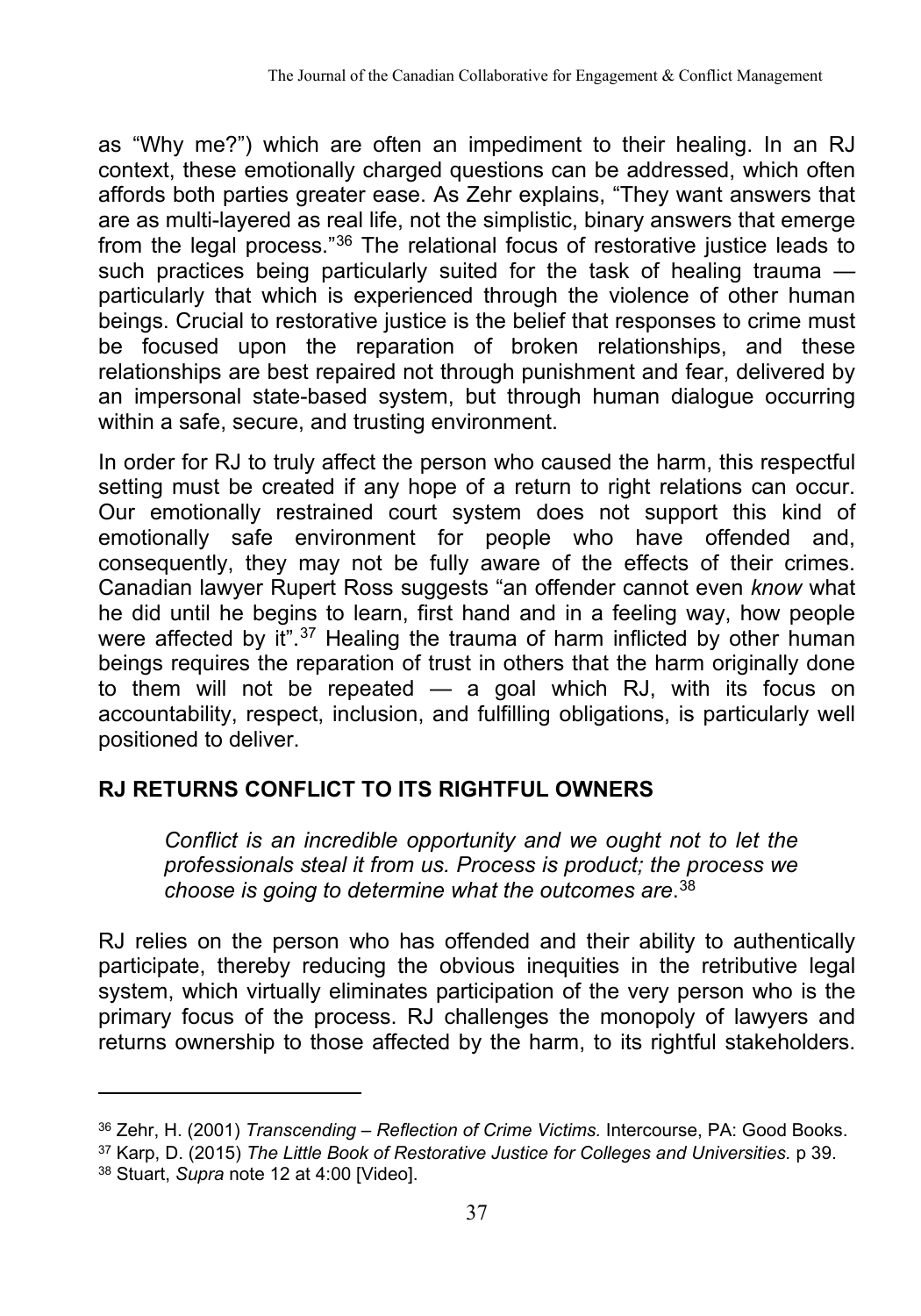Within restorative approaches such as victim-offender mediation and community sentencing circles lies the knowledge that the individuals affected by the conflict or crime inherently know what they need and how to fulfill those needs. "For far too long the expensive, formal, slow, and blunt instruments of the justice system have been employed for too many conflicts within communities. In effect, conflicts are stolen from the community by the justice system".<sup>39</sup> According to criminologist Nil Christie, "Lawyers are particularly good at stealing conflicts, they are trained for it".<sup>40</sup> This may be a dim view of lawyers, yet it remains relevant for consideration in the exploration of restorative approaches to conflict. "Properly processed, conflict is an essential element in building the foundation of community spirit and pride, and most importantly in building the ability to co-operatively develop community-based solutions to social problems."41 These community-specific solutions to social problems are also significant contributors to determining how to best protect the community in the future.

Our current legal system would benefit from some hybrid model which includes RJ for certain cases. Exploring an expanded complement of options for crime would be a benefit to society overall. Ancient Indigenous practices from all over the world, such as sentencing circles, have proven instrumental as a form of reconciliation, re-integration, and prevention. When appropriate, restorative practices should be considered first (before courts) to determine if the harm caused could be better addressed directly by those impacted. As Justice Barry Stuart expressed, "We have to think about circles not as an alternative process, but the first order process to turn to. The courts ought to be the very, very last process that we do when the communities can't handle it, then we to turn to the courts as the alternative process".42

The retention of ownership of conflict through RJ practices ensures participants possess autonomy and control in the difficult process of addressing harm. The circle process can inject a valuable awareness of larger, systemic community issues which may have contributed to the original offence. RJ offers a wider view of our innate interconnections through its trauma-informed approach, as noted by psychologists Haskell and Randall: "The philosophical orientation embodied in a trauma-informed approach can apply to work with victims, offenders, and all those affected by traumatic events, including the broader communities in which victims and offenders

<sup>39</sup> Moses, *Supra* note 27 at note 35.

<sup>40</sup> Christie, N. (1977*) Conflicts as Property.* p. 4.

<sup>41</sup> *Vittoria, Supra* note 24. Similar to the advantageous outcome possibilities of mediation.

<sup>42</sup> Stuart, B. (2016) *Toward A Culture of Just Relationships* [Video] at 10:00.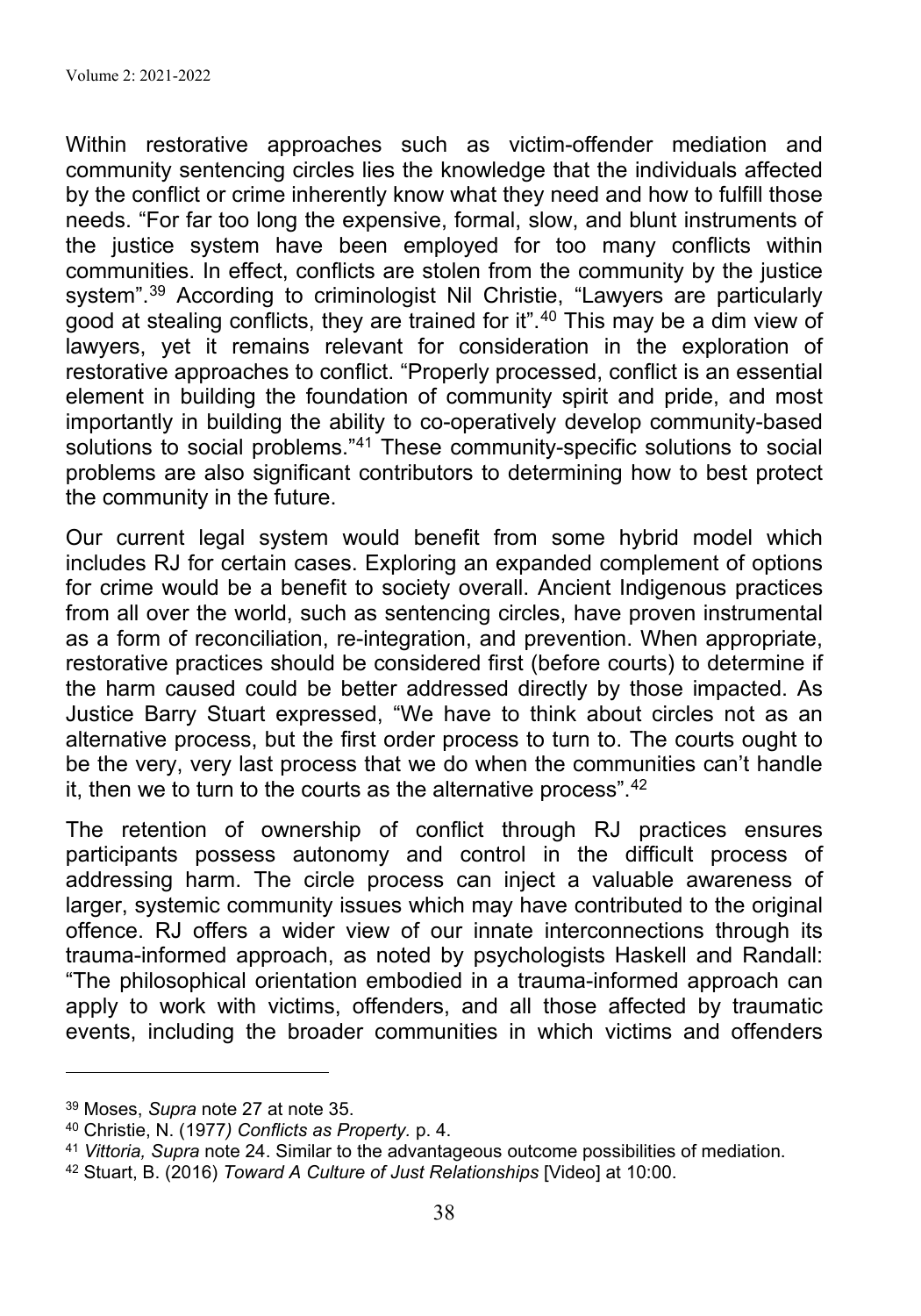live".43 By returning the conflict and its resolution to the rightful owners, victims, people who have offended, and the community can address needs and obligations through consensus, something which can rarely be actualized in a legal context.

# **CHALLENGES AND OBSTACLES TO CHANGE**

The prime obstacle to changing the legal system are those who work within it. The rigorous training required to become a lawyer is extraordinarily demanding and requires a degree of assimilation into the culture of law. Expecting existing lawyers to adopt RJ options into their practices might be a tall order because "to many, the existing criminal system is sacrosanct. Tampering with its rituals is tantamount to heresy".44 Social justice-based lawyers and judges are the exception when it comes to exploring alternatives or hybrid solutions to address harm. Many are simply unaware of traumainformed approaches and RJ practices. Lawyers need relevant education which reflects the diversity of clients' needs and experiences. Only then will RJ be viewed as an option in the legal toolkit to redress harm and restore relationships.

The general public's perception of what justice looks like is another barrier to implementing a more trauma-informed approach to the law. Considering changes to one of the most hallowed institutions in our society is something most people simply do not have any interest in contemplating. The notion of restorative approaches for criminals is often viewed as being "soft on crime". There is also a perception that people who have offended may use RJ to their own advantage in hopes of securing a lighter sentence, thereby participating in the process without genuine integrity and accountability. Critics of Gladue Courts certainly have raised this as a possibility, yet one must consider if those critics' agendas are permeated by dated colonialist thinking about Indigenous people. Some victims and advocates react negatively to RJ because they are under the misapprehension that the goal of RJ is to achieve forgiveness and reconciliation. While it is true that RJ can provide a context in which one or both of these may occur, this is an experience that varies from participant to participant. There is no pressure in an RJ process for either forgiveness or reconciliation to be a prerequisite for a successful outcome. RJ focuses on moving towards healthier relationships and gaining a new sense of identity.

<sup>43</sup> Haskell and Randall, *Supra* note 18.

<sup>44</sup> Stuart. *Supra* note 27 part 4.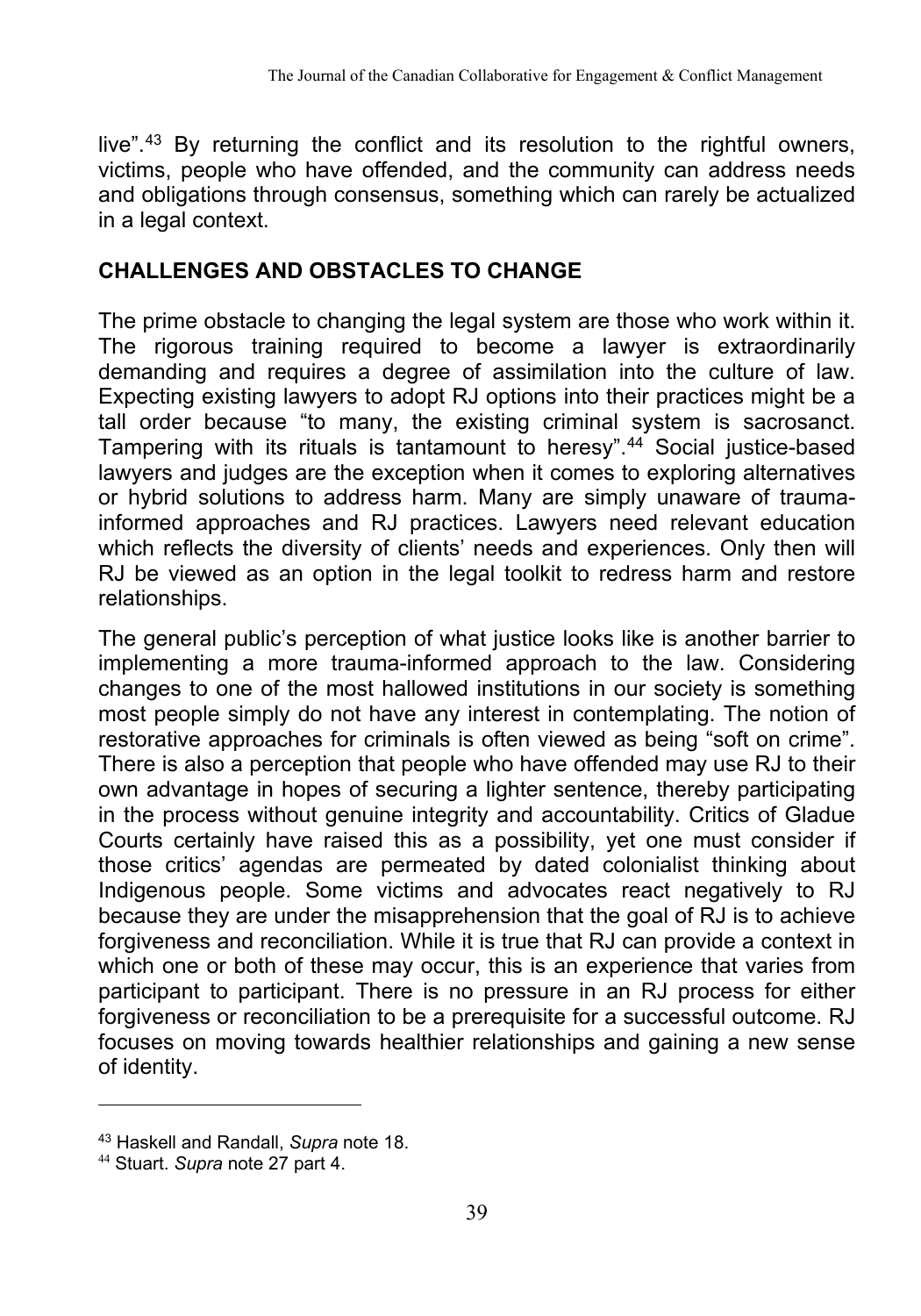Yet another significant challenge is time. RJ practices take much longer to facilitate than a typical sentencing hearing. The preparation to ensure that an RJ process is ready to proceed can take months alone. Having various parties come together with a trauma-informed RJ facilitator over many hours or weeks is expensive and can pose technical issues such as travel costs, space availability, and scheduling challenges. Critics will undoubtedly ask, "Who is going to pay for all this?" Sadly, the number of legal influencers and advocates capable of projecting the long-term fiscal benefits of investing in rehabilitation and a return to community is infinitesimal. A restorative practice costs much less (and has better outcomes) than incarcerating someone for even a short period of time. The long-term benefits of reintegration into community with accountability and support will be better for families because the devastating ancillary effects of incarceration exist long after the person who has offended is released. Asking people to consider a hybrid version of our criminal justice system to include RJ cases will be an uphill battle, to say the least. In order for RJ to be accepted more widely into our retributive model, legal professionals (including police) need to be trained in restorative practices from the beginning of their educational paths. Change is slow; however, we have a collective duty to continue to strive towards a less expensive, more productive, more trauma-informed response to crime.

# **CONCLUSION**

This is a critical time as the effects of COVID-19 have brought racial, gender, and socio-economic disparities into sharp focus. We know that we must do more to respond to these inequities. Trauma-informed RJ practices allow us to reimagine systems and communities in a way that focuses on participation, repair, and inclusion. Canada's constitution provides a framework which grounds all legislation and criminal justice policy in human rights. In many cases, restorative justice initiatives could meet human rights obligations and satisfy the objectives of sentencing through collaborative non-retributive processes. Even if a small minority of police and lawyers became advocates for RJ practices, it could make a significant impact by actually supporting the existing rule of law, as asserted by Sherman and Strang: "By providing more opportunities for questions and answers, face-to-face or otherwise, it may actually make the law far more accessible to the people. The evidence of satisfaction with RJ suggests that it may reinforce the rule of law. There is no evidence that the wider use of RJ would undermine the rule of law". 45 The

<sup>45</sup> Elliot, *Supra* note 7 at p. 90.